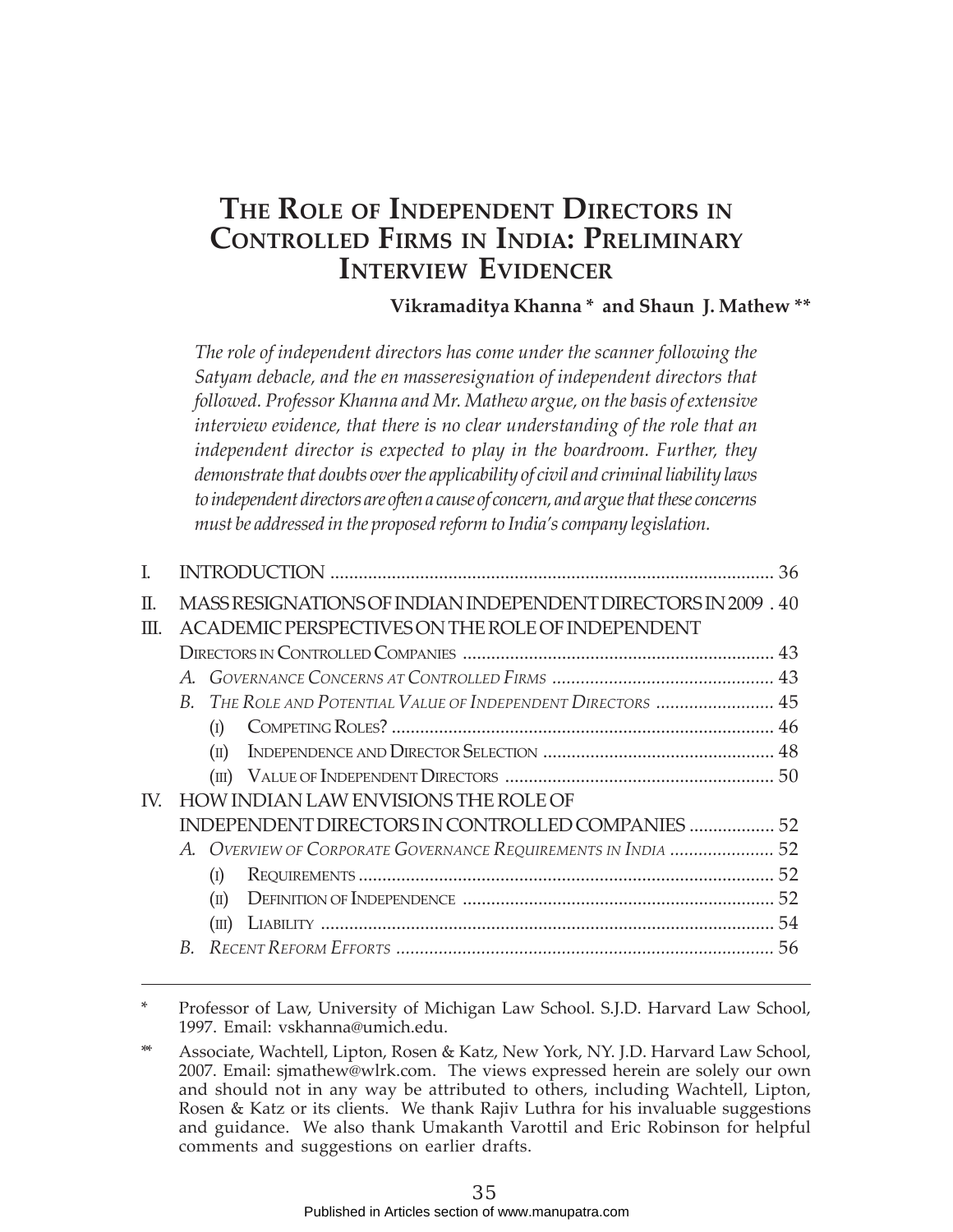## **I. INTRODUCTION**

In 2009, the pendulum swung both ways for India Inc. There was much good news – corporate India came out of the global financial crisis smelling like a rose, with the Sensex surpassing its pre-crisis heights and India's economic growth rates far exceeding most estimates.1 However, 2009 was also a watershed year in the "bad news" category, with revelations of the biggest scandal in corporate India's history at Satyam Computer Services and the travails of Nimesh Kampani relating to his service as an independent director at Nagarjuna Finance dominating the headlines and eroding confidence in corporate India both domestically and overseas.<sup>2</sup>

These events attracted significant public attention to and invited the scrutiny of India's independent directors, and many of these independent directors took notice: at least 620 independent directors resigned from the boards of Indian companies in 2009 – a figure that is, to our knowledge, by far without precedent globally.3 This exodus of independent directors highlighted a deep discomfort within corporate India with the very institution of independent directors in the context of companies controlled, directly or indirectly, by corporate founders, or promoters.4

<sup>1</sup> *See*, A. Satapathy & A. Bharadwaj, *Business Diary 2009*, ZEENEWS.COM, Dec. 28, 2009, *available at* http://www.zeenews.com/news589650.html.

<sup>2</sup> *See*, P. Banerji, *Scandal Jolts Confidence of Global Investing Community*, THE FINANCIAL EXPRESS, Jan. 8, 2009, *available at* http://www.financialexpress.com/news/scandaljolts-confidence-of-global-investing-community/407876/. See Part II below for more detail on these events.

<sup>3</sup> Tabulated based on data available at http://directorsdatabase.com. For our purposes, we only counted cessations listed in the database for which the reason listed was "resignation."

<sup>4</sup> Explanation I of sub clauses (k) and (l), Clause 6.8.3.2, Securities and Exchange Board of India (Disclosure and Investor Protection), 2000, defines the term 'promoter' to include: (a) the person or persons who are in over-all control of the company; (b) the person or persons who are instrumental in the formulation of a plan or programme pursuant to which the securities are offered to the public; (c) the persons or persons named in the prospectus as promoter(s). Provided that a director/officer of the issuer company or person, if they are acting as such merely in their professional capacity, shall not be included in the Explanation.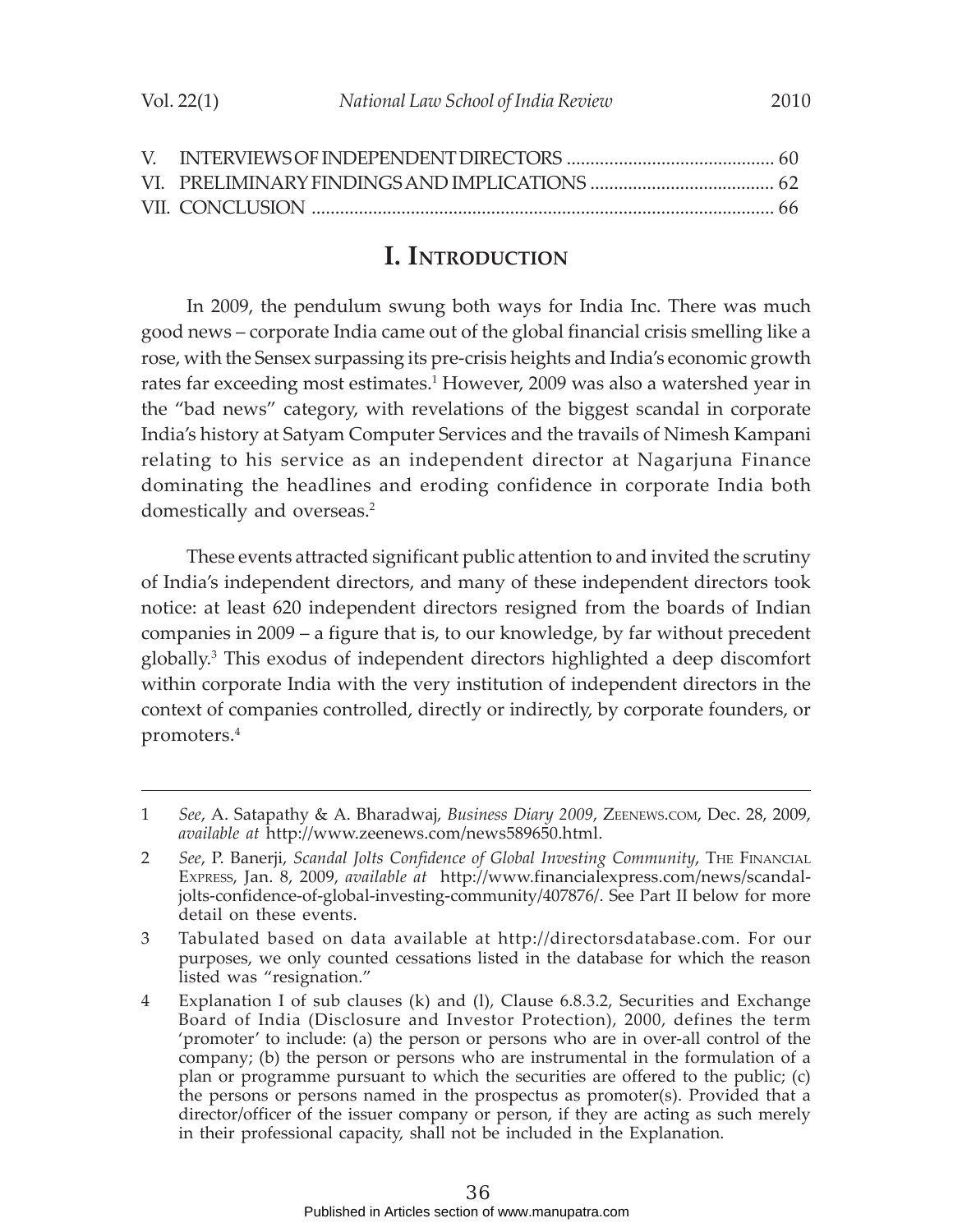But what exactly is the appropriate role of an independent director in a controlled company? The academic literature suggests at least two distinct, but not necessarily mutually exclusive, roles: (i) independent directors may be seen as watchful monitors of promoters and management on behalf of public shareholders or (ii) independent directors may be viewed as reservoirs of strategic advice intended to aid promoters and managers in maximizing overall firm value.<sup>5</sup> While Indian listing standards require that the boards of listed companies include independent directors,<sup>6</sup> neither the listing standards, nor the Companies Act, prescribe a particular role for independent directors vis-àvis the executives, promoter-affiliated directors or the public shareholders, or define the contours of their liability with any real precision. In light of this uncertainty, we decided to examine the role of independent directors in Indian companies firsthand. Through interviews with independent directors, at both controlled and dispersely held firms in India (and also some in the United States), Indian promoters, and some of India's leading corporate lawyers and board advisors, our project intends to understand firsthand what the role of independent directors in India *is* today and what these groups think such role *should* be going forward.

While our interview research remains preliminary – and forms part of a much larger project on which we are collaborating with Rajiv Luthra, the founder and managing partner of Luthra & Luthra Law Offices in New Delhi – we have already observed some interesting results:

- (i) All of the independent directors viewed their role principally as that of strategic advisors to the promoters.
- (ii) Relatedly, most independent directors did not perceive their role to be that of a "watchdog" over the promoters and management. Reasons cited by directors against such a role ranged from the practical (lack of time or resources or training) to the philosophical (not good for board collegiality and functioning). Moreover, many of them believed that any legal requirement imposing such a role would be highly inappropriate given that the current scope for independent director liability was perceived to be very high (and included a bona fide, nontrivial risk of criminal liability), sometimes arbitrarily imposed, and not offset by adequate remuneration and directors and officers insurance coverage.

<sup>5</sup> *See generally*, J.N. Gordon, *The Rise of Independent Directors in the United States, 1950- 2005: Of Shareholder Value and Stock Market Prices*, 59 STAN. L. REV. 1465 (2007).

<sup>6</sup> *See*, Clause 49(I)(A) of the Listing Agreement *available at*: http://www.bseindia.com/ downloads/Listagree.zip [hereinafter "Listing Agreement"].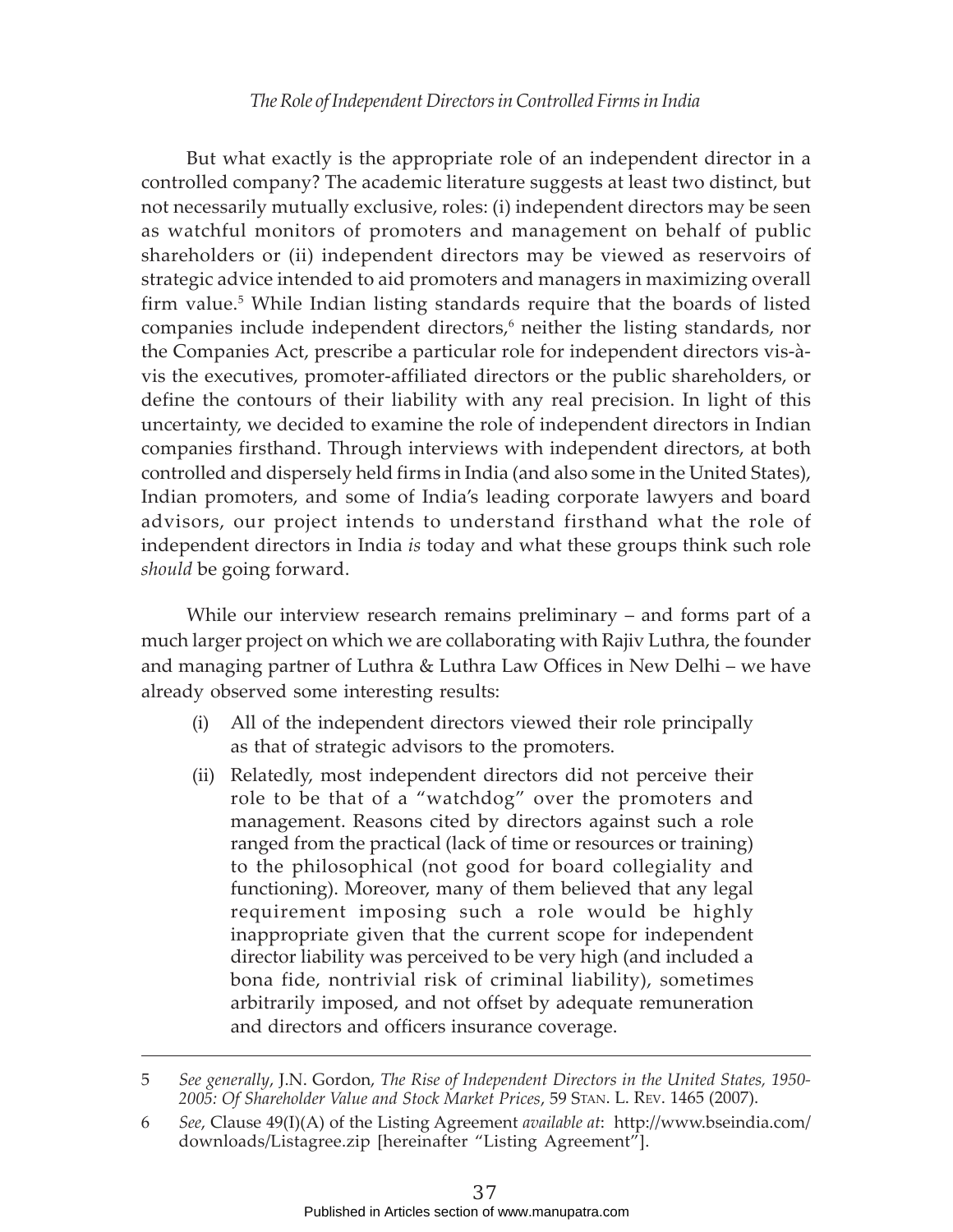- (iii) With respect to liability, almost all of the independent directors desired seemingly basic protections against being served arrest warrants based on claims of corporate malfeasance clearly outside the independent directors' control, such as bounced checks and factory accidents, and clear safe harbors that would insulate them from liability for reliance on information provided by auditors and management.<sup>7</sup>
- (iv) Particularly in light of the liability risk, every one of the directors and advisors we interviewed found independent director compensation to be grossly inadequate and incommensurate to the attendant risks.
- (v) Most of the independent directors described the boardroom environment as being receptive of their viewpoints, particularly in the post-Satyam era; indeed, several directors relayed anecdotes in which boards and promoters took action initiated or driven by the independent directors. While many of these situations involved the proposal of new strategic initiatives, rather than conflict situations, directors did share experiences in which independent director opposition to a promoter's plan caused a reconsideration or even abandonment of such plans.
- (vi) Many of the independent directors agreed that selecting independent directors through an independent nominating committee could help counteract the promoter's influence on independent directors, although most agreed this would only operate to a very limited extent.
- (vii) Changes in the post-Satyam environment included more fulsome board discussions (accompanied by more presentation and discussion of data) and a perceived greater appetite for seeking out and listening to alternative and dissenting viewpoints by promoters.
- (viii) Most directors and advisors suggested that the mass independent director resignations of 2009 were indicative of a panic overreaction. Directors differed, however, in their views of the potential signaling effect and impact of the threat by an

<sup>7</sup> Although the actual imposition of such criminal or civil liability by the government was infrequent, the risk of arrest and the concomitant delay, anxiety, distraction, harassment, and reputational harm was quite substantial.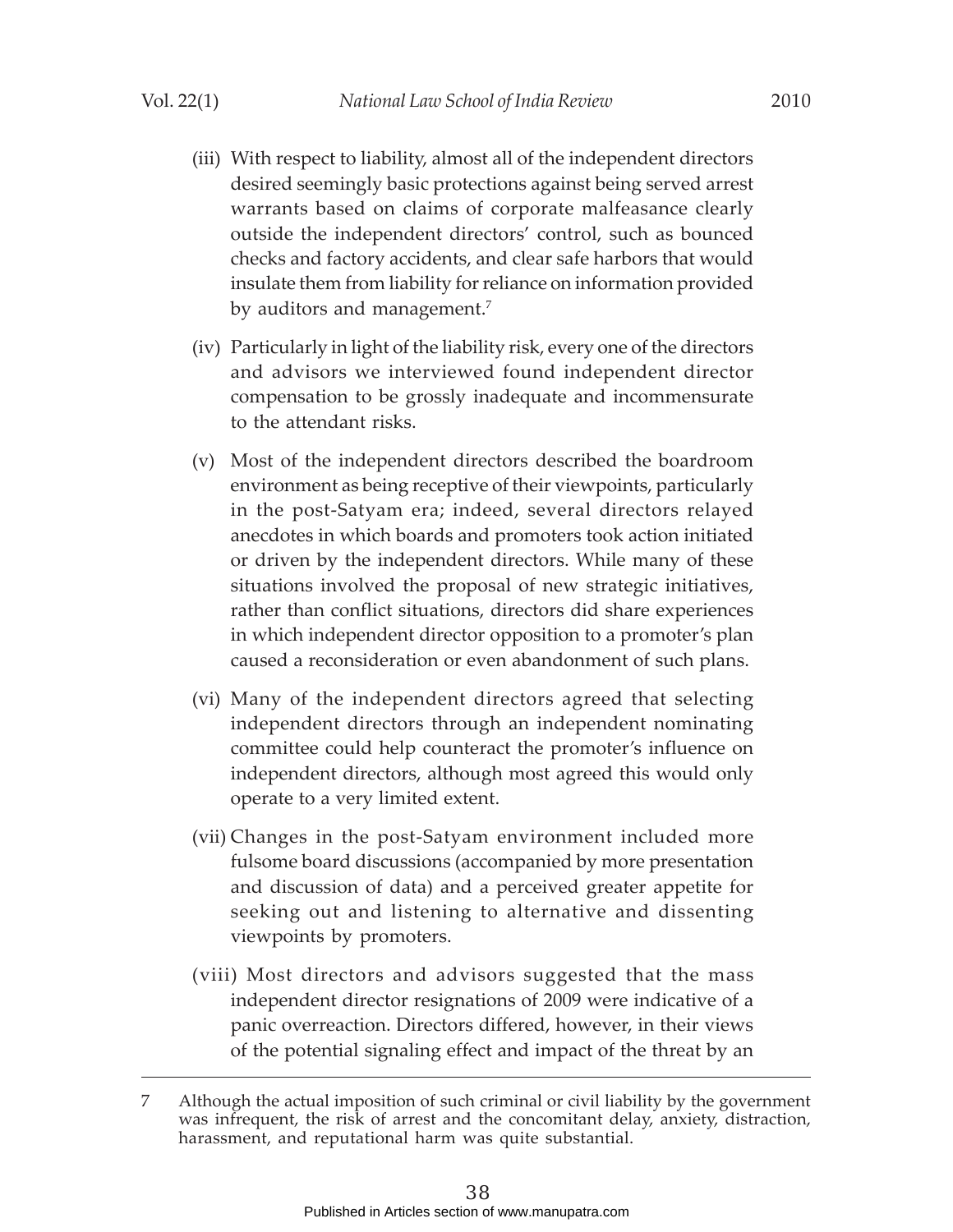independent director to resign; while most agreed a director resignation sends a clear signal to the market, particularly in the current environment, most also viewed the Indian financial press (and their readers) as having very short memories, thereby diminishing what would otherwise be an effective signal of conflict in the boardroom.

- (ix) The directors described their communication with minority shareholders (if any took place at all) to be extremely limited, with the vast majority of any such communication taking place with foreign institutional investors.
- (x) Some independent directors found training materials and resources, both internally and externally, to be insufficient for purposes of induction and keeping abreast of current developments and best practices.

Although these findings are preliminary, they suggest that directors view their primary role as being strategic advisors and that imposing a serious monitoring duty on them would be almost unequivocally opposed and perceived as impractical, detrimental to board functioning, and, perhaps most importantly, contrary to the realities of modern board service. Our findings also highlight the very strong and universal desire of independent directors to have relatively clear guidance on their duties together with some constraints on liability (especially the power to arrest and criminal liability). We hope these findings – supplemented by the more detailed and rigorous findings we expect will accompany our broader report – will help directors, regulators, promoters and investors in better understanding the institution of independent directors in the context of controlled firms and in crafting regulations, board governance policies and norms that better serve the interests of both promoters and public shareholders in controlled Indian firms.

This paper is organized as follows. Part II chronicles the mass resignations of Indian independent directors in 2009 and the Satyam and Nimesh Kampani episodes that precipitated them. We then, in Part III, commence our search for understanding the role of independent directors in the corporate governance literature of the United States and India. Part IV investigates how Indian law views the role of independent directors, and briefly explores current reform efforts that have been spawned out of the post-Satyam and Nimesh Kampani era. Parts V and VI describe our interview process and our preliminary results. Part VII concludes our study.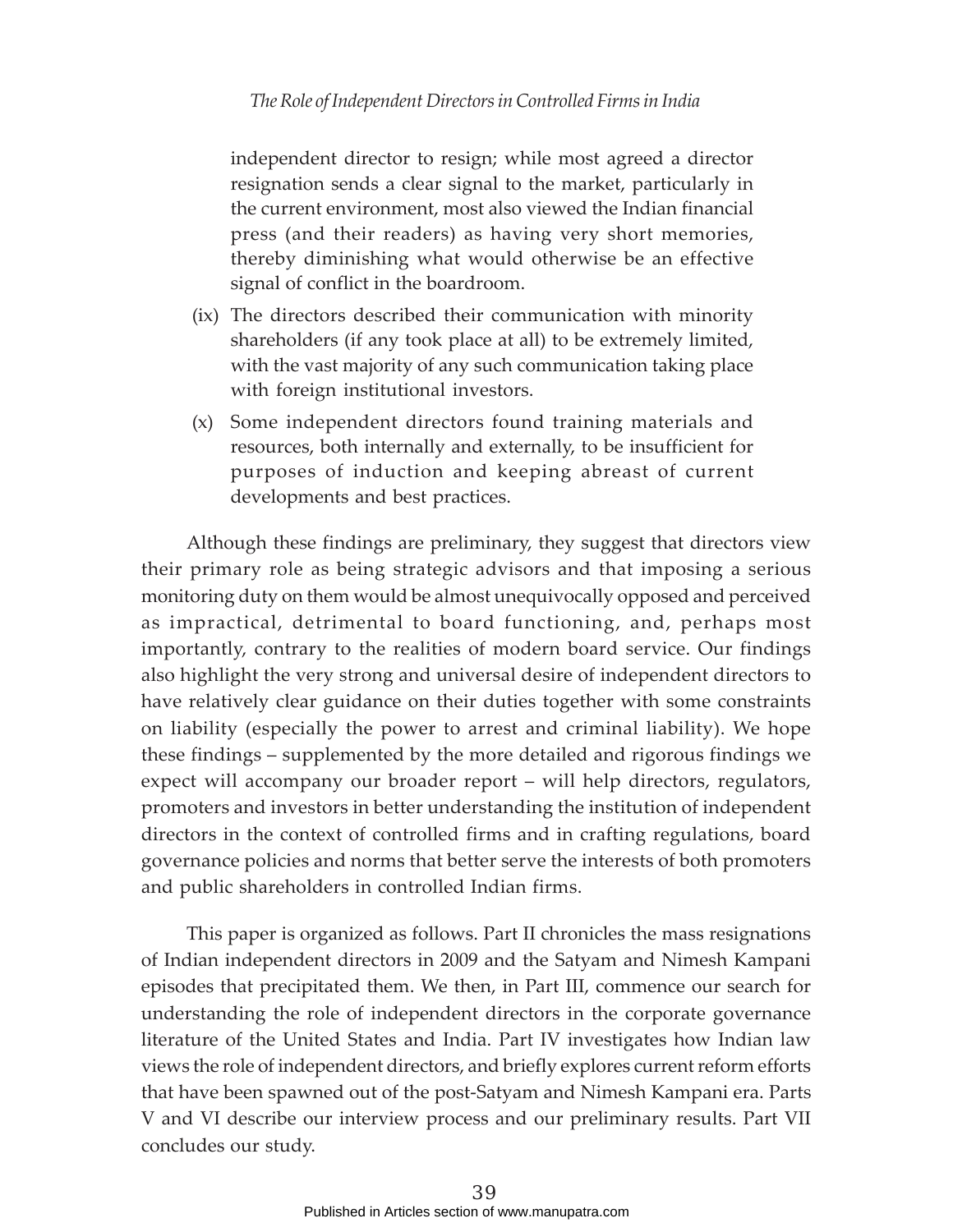# **II. MASS RESIGNATIONS OF INDIAN INDEPENDENT DIRECTORS IN 2009**

In the wake of two major scandals, corporate India witnessed an unprecedented exodus of independent directors from the boards of Indian companies in 2009. This Part briefly chronicles these events and sets forth some potential implications of the mass resignations.

On January 7, 2009, B. Ramalinga Raju, the founder and then-chairman of Satyam Computer Services, confessed to having orchestrated an accounting fraud on Satyam's books that the Indian Government now estimates may have cost investors as much as Rs. 14,000 crore (approximately US\$3 billion based on current exchange rates).<sup>8</sup> Dubbed "India's Enron"<sup>9</sup> and now widely perceived as the biggest fraud in the history of corporate India, Raju's alleged malfeasances included the fabrication of approximately US\$1 billion in cash on Satyam's balance sheet.<sup>10</sup> In the wake of Raju's confession, Indian authorities arrested Raju, Satyam's managing director and its chief financial officer as well as two PricewaterhouseCoopers auditors.11 The State of Andhra Pradesh charged Raju and the others with criminal breach of trust, criminal conspiracy, cheating, falsification of records and forgery,<sup>12</sup> and investigations were separately launched by the Securities & Exchange Board of India (SEBI), the Ministry of Company Affairs, the Government of India and the Serious Frauds Investigation Office (SFIO), among others.<sup>13</sup> At the time of this writing, Raju and the other defendants await trial in Indian prison.<sup>14</sup>

- 12 *See,* Sukumar, *supra* note 8; *see also,* V*.* Umakanth, *A Cautionary Tale of the Transplant Effect on Indian Corporate Governance*, 21(1) NAT. L. SCH. IND. REV. 1, 33 (2009).
- 13 *See,* Sukumar, *supra* note 8; Umakanth, *supra* note 12, at 33.
- 14 *See,* Sukumar, *supra* note 8; *Satyam moves on; Raju awaits trial*, THE ECONOMIC TIMES, Jan. 6, 2010, *available at* http://economictimes.indiatimes.com/infotech/software/ Satyam-moves-on-Raju-awaits-trial/articleshow/5416988.cms.

<sup>8</sup> *See,* C.R. Sukumar, *Rs 4,739 cr more fraud in Satyam: CBI*, LIVEMINT, Nov. 25, 2009, *available at* http://www.livemint.com/2009/11/25001310/Rs4739-cr-more-fraud-in-Satya.html; S. Tibken, *Satyam Scandal Shocks IT Sector*, WALL STREET JOURNAL, Jan. 8, 2009, *available at* http://online.wsj.com/article/SB123135583835961599.html*.*

<sup>9</sup> *See*, *India's Enron: Corporate Governance*, THE ECONOMIST, Jan. 10, 2009, at 57. Although the monicker as "India's Enron" captures the scale and surprise of the wrongdoing, there are important differences between the Enron scandal and Satyam. *See,* V.S. Khanna, Corporate Governance in India: Past, Present & Future?, 1 JINDAL GLOBAL LAW REVIEW 171 (2009).

<sup>10</sup> *See,* G. Anand, *How Satyam was Saved*, WALL STREET JOURNAL, Apr. 14, 2009, *available at* http://online.wsj.com/article/SB123960834835313077.html.

<sup>11</sup> *See,* R. Guha and J. S. Kumar, *Satyam's Raju Brothers Jailed*, WALL STREET JOURNAL, Jan. 10, 2009, *available at* http://online.wsj.com/article/SB123157680420571007.html.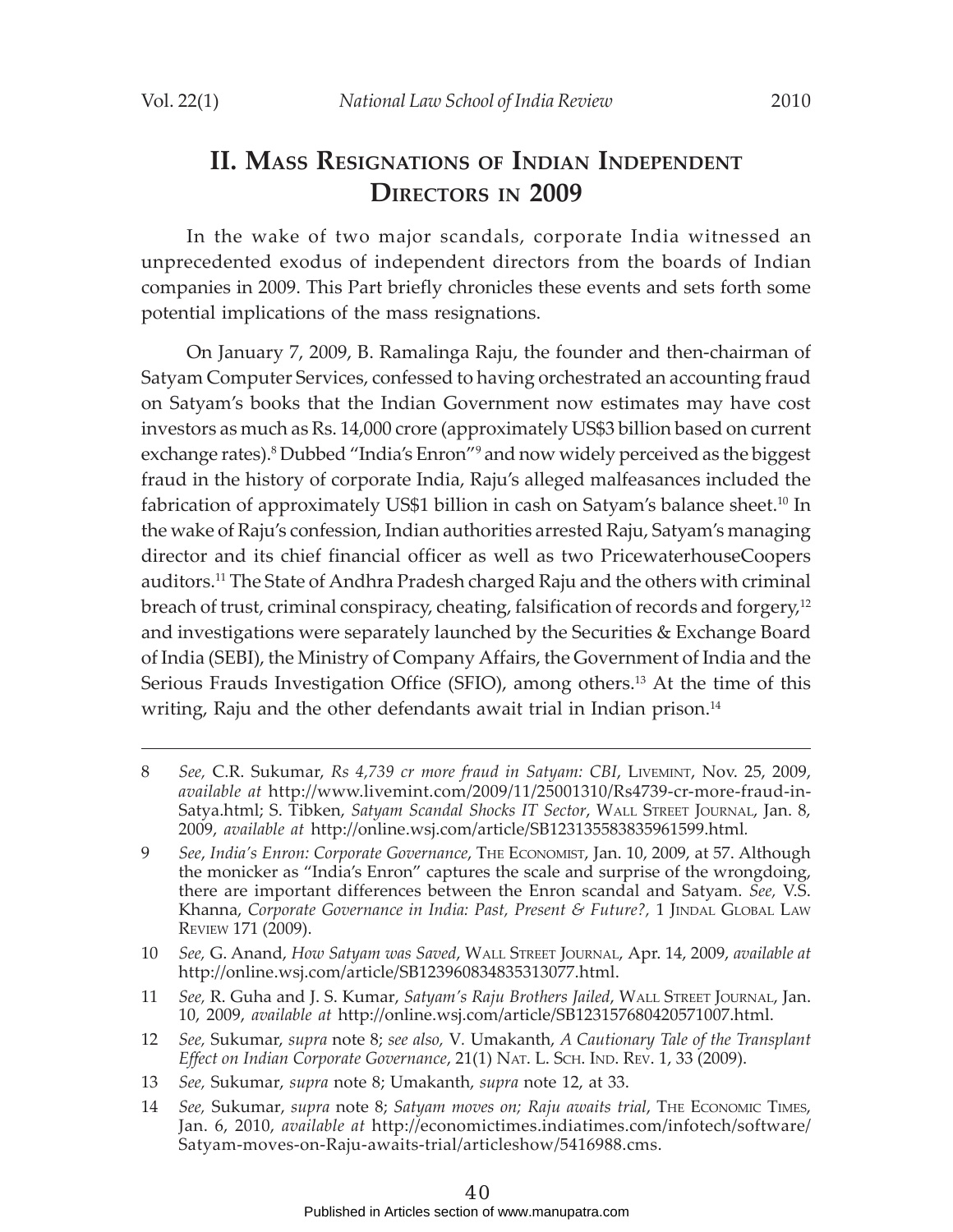Notably absent from those immediately charged and imprisoned in connection with the scandal were Satyam's independent directors.15 However, this gold-plated group, which included a Harvard Business School professor, the then-dean of the Indian School of Business and a former Indian cabinet secretary, all either resigned or were replaced by the Indian Government in December 2008 and early 2009.16 Without doubt, Satyam's independent directors have suffered substantial reputational harm and have faced significant public scrutiny for their failure to detect such a large and ongoing fraud and for their unanimous approval of the controversial and later-abandoned transactions to acquire two firms controlled by Satyam's promoters.17

The reputational damage, coupled with the nontrivial risk that these independent directors may still face liability,<sup>18</sup> led to significant angst among India's several thousand other independent directors.19 The aftermath of Satyam left many independent directors terrified by the perception – correct or not – that they could be held liable for the bad acts of a rogue promoter that were undertaken without their knowledge.<sup>20</sup>

Compounding the fears of Indian independent directors in 2009 was the experience of Nimesh Kampani, one of India's leading investment bankers. Kampani, the billionaire founder of the JM group of companies, served as an independent director on the board of Nagarjuna Finance from 1998 to 1999.<sup>21</sup> The promoters and executives of Nagarjuna were later charged under the Andhra

- 20 In the context of controlled firms, directors may also be concerned that much of the information they receive is provided by promoters and management. It is not clear that this needs to be so.
- 21 *See,* C.R. Sukumar and B. Kalesh, *Kampani Surprised at Nagarjuna Probe,* LIVEMINT, Dec. 23, 2008, *available at* http://www.livemint.com/2008/12/22234706/Kampani-surprisedat-Nagarjuna.html.

<sup>15</sup> *See,* Sukumar, *supra* note 8.

<sup>16</sup> *See*, *Three Satyam Directors Resign, More may Quit,* LIVEMINT, Dec. 29, 2008, *available at* http://www.livemint.com/2008/12/29144505/Three-Satyam-directors-resign.html

<sup>17</sup> *See, Satyam's Independent Directors had Raised Concerns over the Deal, HINDU BUSINESS* LINE, Dec. 19, 2008, *available at* http://www.thehindubusinessline.com/2008/12/19/ stories/2008121951600400.htm; Umakanth, *supra* note 12, at 35-36.

<sup>18</sup> *See*, *Corp lawyers, CAs hit out at Satyam Independent Directors for Quitting,* LIVEMINT, Dec. 30, 2008, *available at* http://www.livemint.com/2008/12/30164617/Corp-lawyers-CAs-hit-out-at-S.html.

<sup>19</sup> *See, Why Independent Directors are Quitting in Droves,* REDIFF NEWS, Apr. 27, 2009, *available at* http://www.rediff.com/money/2009/apr/27why-independent-directors-arequitting-in-droves.htm.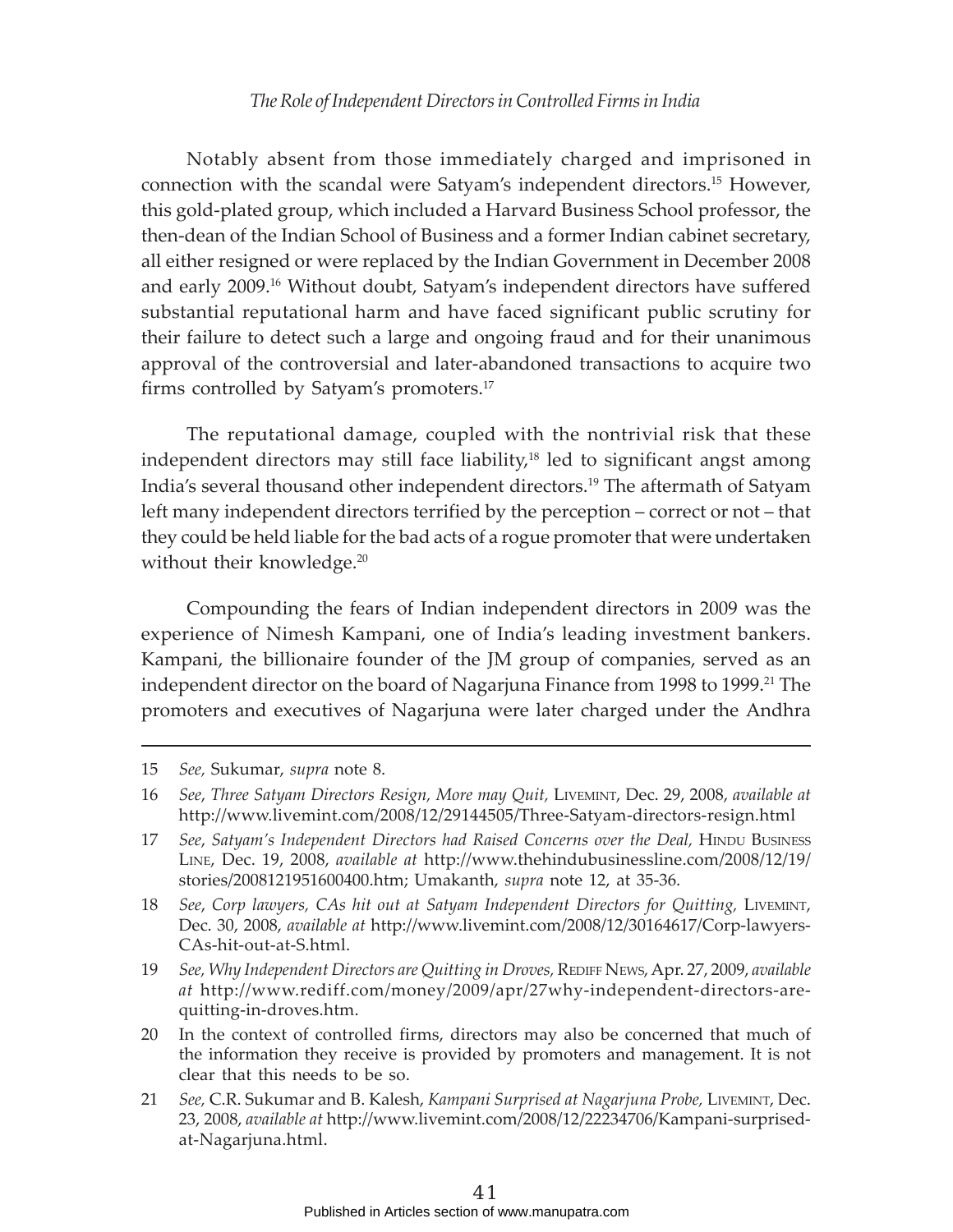Pradesh Protection of Creditors Act for failing to repay depositors nearly Rs. 100 crore (~US\$20 million) during 2001-2002.<sup>22</sup> Notably, the Andhra Pradesh law provided for significant jail time as a punishment:

where any financial establishment defaults in the return of a deposit either in cash or kind, or defaults in the payment of interest, every person responsible for the management of the affairs of the financial establishment including the promoter, manager or member of the financial establishment *shall be punished with up to 10 years' imprisonment* and with up to Rs  $100,000$  fine.<sup>23</sup> (emphasis added)

Surprisingly, in addition to charging and arresting the founding promoter and another affiliated director, the Government also charged Kampani, who had left the board prior to any of the allegations surfacing.<sup>24</sup> Kampani managed to avoid arrest and jail time by remaining in Dubai for nine months until a ruling by an Andhra Pradesh court in October 2009 stayed the proceedings against him.25

While many have deemed Satyam to be a "one-off" blemish with respect to India's corporate governance,<sup>26</sup> and while the Nimesh Kampani incident could be framed as more politically motivated than reflective of a broader trend in liability of Indian independent directors,<sup>27</sup> the events in Hyderabad in late 2008 and early 2009 had a tremendous and palpable impact on hundreds of independent directors at Indian companies. Worried that they could be put in jail, held financially liable and have their reputations tarnished for actions

- 24 *See*, Sukumar & Kalesh, *supra* note 21.
- 25 *See,* C.R. Sukumar, *Kampani Gets Relief from Andhra Court*, LIVEMINT, Oct. 15, 2009, *available at* http://www.livemint.com/2009/10/15010515/Kampani-gets-relief-from-Andhr.html.
- 26 *See,* CORPORATE GOVERNANCE: RECOMMENDATIONS FOR VOLUNTARY ADOPTION, REPORT OF THE CII TASK FORCE ON CORPORATE GOVERNANCE (2009) [hereinafter "CII Report"] at 1, *available at* http://www.mca.gov.in/Ministry/latestnews/Draft\_Report\_NareshChandra\_CII.pdf and compare to: P. Haldea, *The Naked Truth about Independent Directors*, May 2009, *available at* www.directorsdatabase.com/IDs\_Myth\_PH.pdf.
- 27 *See, Govt. Targeting Kampani for Eenadu Links*, TIMES OF INDIA, Feb. 21, 2009, *available at* http://timesofindia.indiatimes.com/city/hyderabad/Govt-targeting-Kampani-for-Eenadu-links/articleshow/4160853.cms.

<sup>22</sup> *See, Govt to Probe Nagarjuna Finance Fraud On 'Top Priority' Basis,* LIVEMINT, Jan. 5, 2009, *available at* http://www.livemint.com/2009/01/05181016/Govt-to-probe-Nagarjuna-Financ.html.

<sup>23 § 5,</sup> Andhra Pradesh Protection of Depositors of Financial Establishments Act, 1999.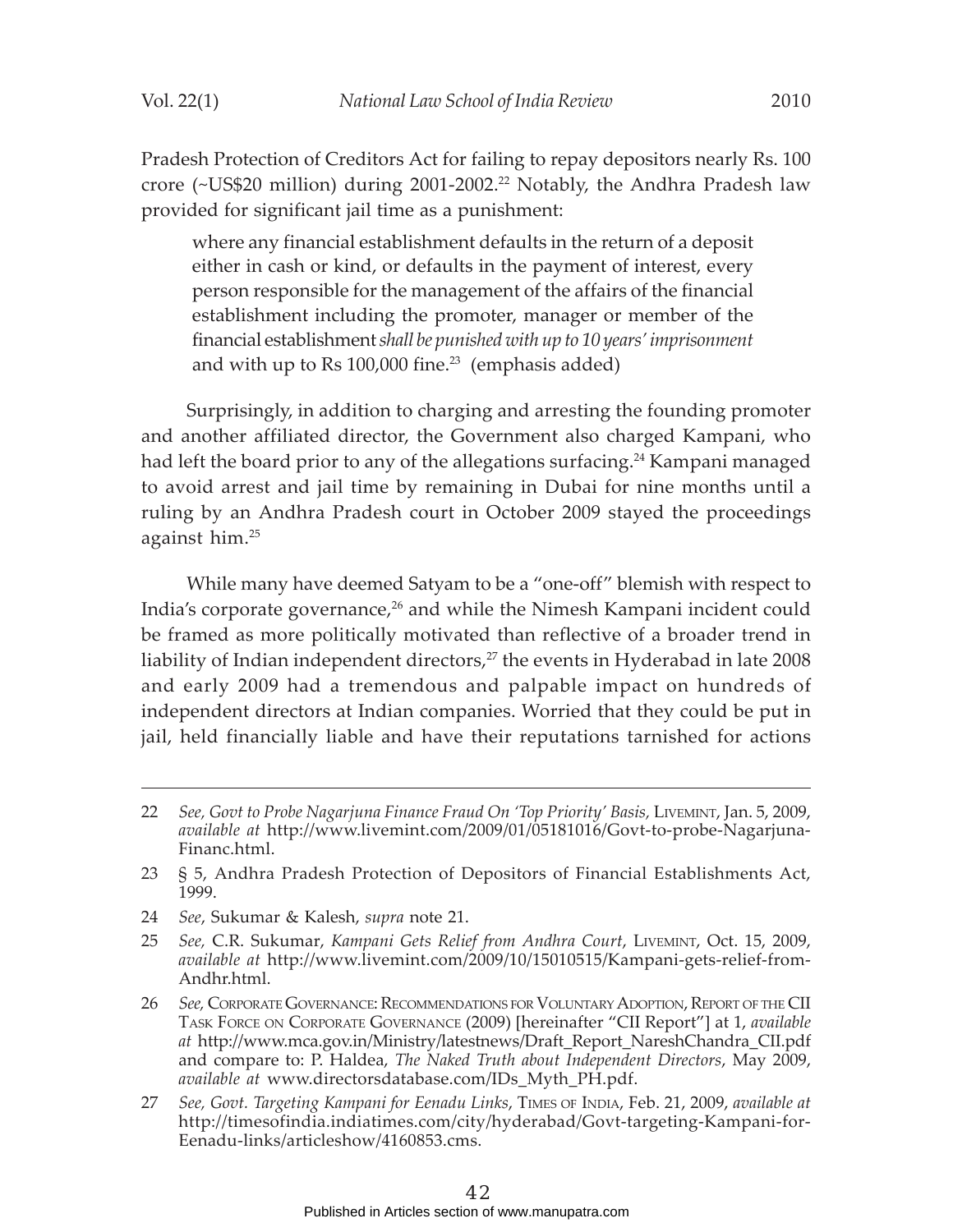perpetuated without their knowledge by promoters, many of these independent directors began resigning *en masse*. 28

Indeed, from the date of Raju's confession through January 8, 2010, 935 of India's independent directors left the boards of Indian companies, of which 619 departures were classified as resignations.<sup>29</sup> News reports citing the same database reported nearly 300 departures by late May, indicating that the rate of departure hardly abated over the course of the year.<sup>30</sup>

These mass resignations highlight a significant problem for corporate India: the roles of independent directors in Indian companies and their attendant liability risks are not well understood. The next Part attempts to explore how the role of independent directors in controlled companies is envisaged from an academic perspective.

# **III. ACADEMIC PERSPECTIVES ON THE ROLE OF INDEPENDENT DIRECTORS IN CONTROLLED COMPANIES**

This Part examines the academic literature on the role of independent directors at controlled companies. After identifying the unique governance concerns raised at controlled companies, we explore various frameworks for understanding the value and role of independent directors at controlled companies.

#### *A. Governance Concerns at Controlled Firms*

It has long been recognized that the kinds and magnitude of governance concerns vary with the ownership structure of the firm.<sup>31</sup> In the corporate context, most commentators envision two broad types of concerns. Where, as is common

- 29 *See*, the Directors Database Chronological Cessation Index, *available at* http:// www.directorsdatabase.com/t\_ceased\_ind.asp.
- 30 *See*, *e.g.*, *Reputations at Stake, supra* note 28.
- 31 *See,* J. Armour, H. Hansmann & R. Kraakman, *What is Corporate Law? in* THE ANATOMY OF CORPORATE LAW: A COMPARATIVE AND FUNCTIONAL APPROACH 31 (R. KRAAKMAN ET AL. EDS., 2ND EDN., 2009); R.J. Gilson & J.N. Gordon, *Controlling Controlling Shareholders*, 152 U. PA. L. REV. 785, 785 (2003); R. La Porta, F. Lopez-de-Silanes & A. Shleifer, *Corporate Ownership around the World*, 54 J. FIN. 471 (1999).

<sup>28</sup> *See, Reputation at Stake? 340 Independent Directors Quit in 2009*, BUSINESS STANDARD, May 14, 2009, *available at* http://www.business-standard.com/india/news/reputation-atstake-340-independent-directors-quit-in-2009/08/06/61615/on [hereinafter "*Reputation at Stake*"]; *340 independent directors quit in 2009*, INDIAN EXPRESS, May 14, 2009, *available at* http://www.indianexpress.com/news/340-independent-directorsquit-in-2009/459282/ ("*Independent directors know they are not in control of happenings in the company. Post-Satyam they are apprehensive about their role and resigning from their positions*," Prime Database Managing Director Prithvi Haldea said).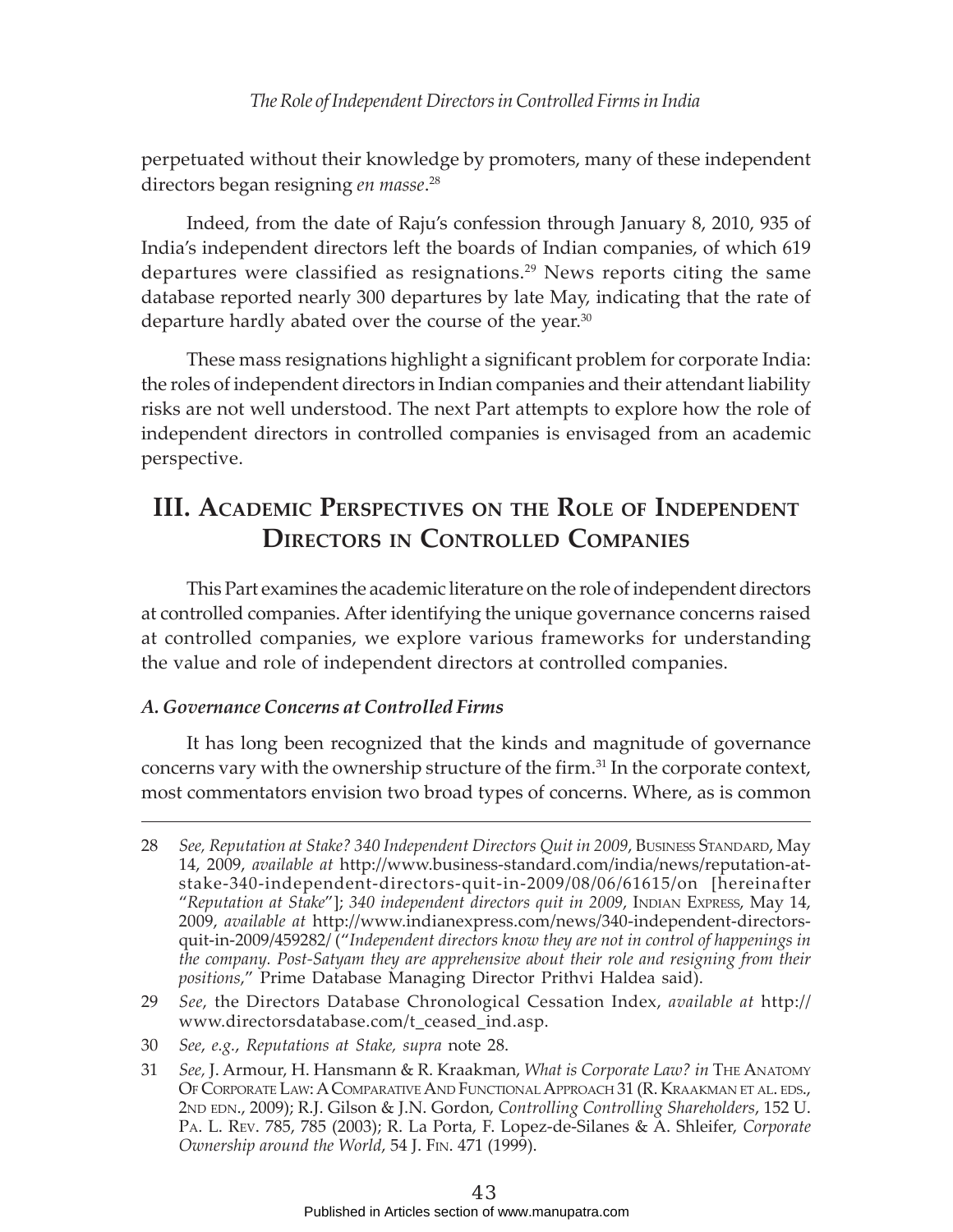in India, companies have a controlling shareholder, the principal corporate law concern is that the controlling shareholder may be able to expropriate the assets of other shareholders or behave in some other opportunistic or non-value maximizing manner.<sup>32</sup> On the other hand, as is more common in the United States, where companies are dispersely held without a controlling shareholder or group, the worry is that the management of the firm may be able to expropriate assets of the shareholders or behave in an opportunistic or non-value maximizing manner.<sup>33</sup> Therefore, in exploring the academic literature concerning the role of independent directors, the important differences in governance concerns between countries with mainly dispersely held companies, versus those with mainly controlled companies, must be acknowledged.

For example, in controlled firms, the controller oversees managerial behavior, and we are therefore less concerned with entrenchment (a matter relevant at dispersely held firms) and more concerned with the controller extracting value from minority shareholders through transactions like "freezeout" mergers (the controller merging the controlled firm with a firm in which the controller already has a 100% ownership stake) or other self-dealing transactions.<sup>34</sup> In a similar vein, in controlled firms there are concerns surrounding related party transactions, separation of cash flow from voting rights (e.g., dual class structures), and the relationships between board members and controlling shareholders. However, at dispersely held firms the concerns are over restrictions on control contests (and entrenchment), shareholder voting procedures, rules governing the balance of power between shareholders and the board, executive compensation, and director independence from management.<sup>35</sup> These kinds of differences have led

<sup>32</sup> *See,* S.J. Mathew, *Hostile Takeovers in India: New Prospects, Challenges, and Regulatory Opportunities*, 3 COLUM. BUS. L. REV. 800, 833 (2007) (noting that as of December 31, 2006, average ownership percentage of BSE 500 companies was 49.55%).

<sup>33</sup> *See,* B.R. Cheffins, *Law as Bedrock: The Foundations of an Economy Dominated by Widely Held Public Companies*, 23 OXFORD J. LEG. STUD. 1, 12 (2003).

<sup>34</sup> *See,* V.S. Khanna, *Corporate Governance Ratings: One Score, Two Scores, or More?*, 158 U. PA. L. REV. 39, 42-43 (2009); *see also,* Umakanth, *supra* note 12, at 14-15; R.J. Gilson & J.N. Gordon, *Controlling Controlling Shareholders* 152 U. PA. L. REV. 785, 787 (2003); L. Bebchuk & A. Hamdani, *The Elusive Quest for Global Governance Standards*, 157 U. PA. L. REV. 1263, 1284 (2009); R. Kraakman, et al., *Agency Problems, Legal Strategies, and Enforcement*, *Harvard Law School John M. Olin Center for Law, Economics and Business Discussion Paper Series*, 3 *available at* http://www.law.harvard.edu/programs/ olin\_center/papers/644\_Kraakman.php.

<sup>35</sup> *See,* Bebchuk & Hamdani, *supra* note 34, at 1284; Khanna, *supra* note 34, at 42; S. Bhagat & R. Romano, *Event Studies and the Law—Part I: Technique and Corporate Litigation,* Yale Law School *John M. Olin Center for Studies in Law, Economics, and Public Policy Working Papers, Paper 259 (2001*) *available at* http://digitalcommons.law.yale.edu/ lepp\_papers/259.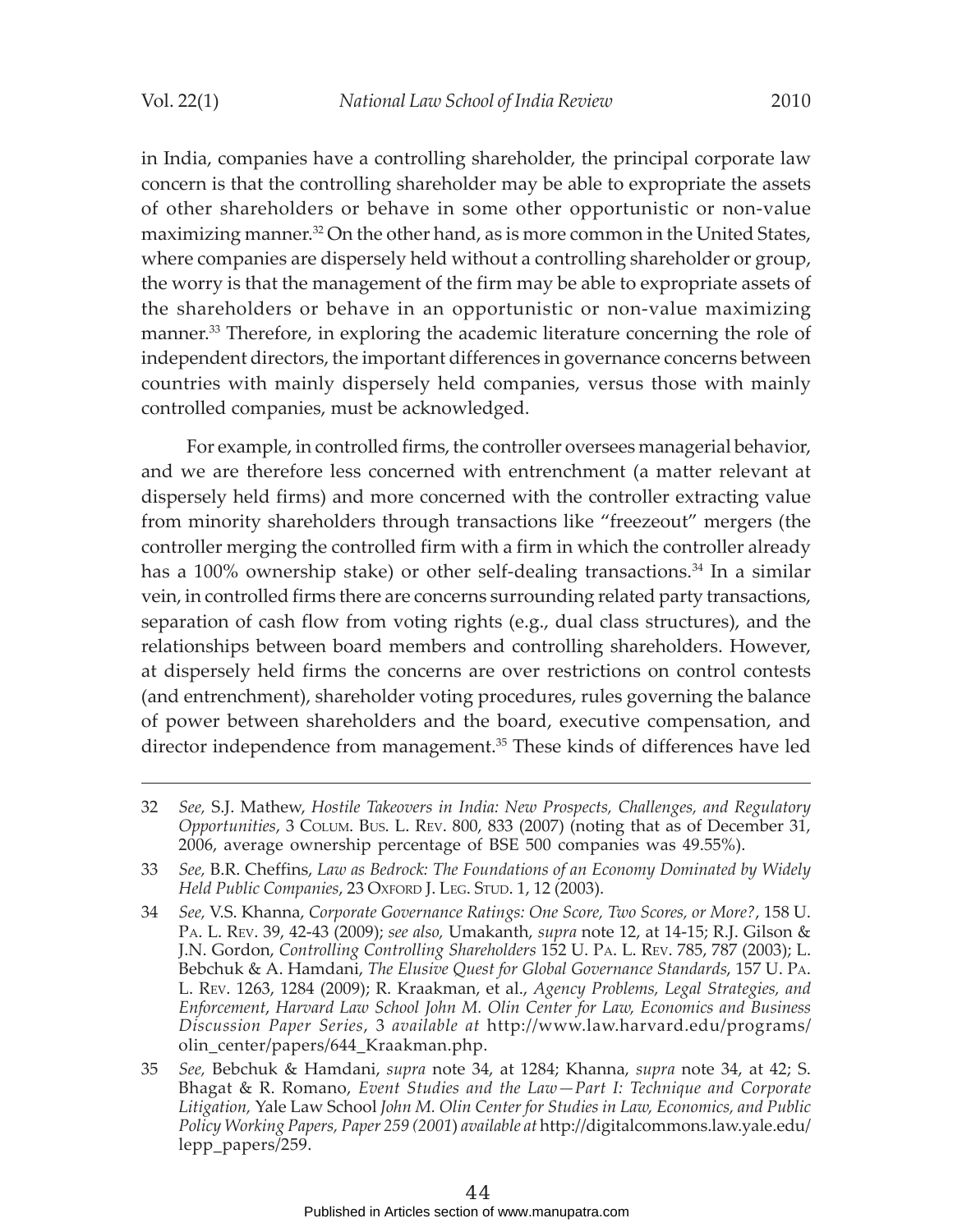scholars and policy makers to suggest that although some concerns of controlled and dispersed firms overlap, many do not, and the appropriate governance devices are likely to vary significantly across these kinds of firms.

The differences in controlled and dispersely held firms also spill over into the kinds of frauds most likely to be seen at these firms. For example, frauds like Enron and WorldCom – where management misrepresents financial performance to cover up poor performance or to cash in on executive compensation programs – are more likely at dispersely held firms, while frauds like Parmalat and Satyam – where the controller covers up expropriation of corporate funds or opportunities through financial misstatements – are more likely at controlled firms. $36$  Here too, the methods of addressing these concerns may vary across controlled and dispersely held firms.

In the context of controlled or promoter-dominated firms in India, we now seek to explore what roles independent directors play at such firms that may, among other objectives, help address the unique governance concerns presented by controlled companies.

### *B. The Role and Potential Value of Independent Directors*

The academic literature identifies several distinct roles for independent directors at controlled firms, some of which may address the governance problems unique to controlled firms identified above, while others address very different objectives. We address two broad, and sometimes opposing, roles that independent directors may play in the context of controlled companies: (1) serving a monitoring, or "watchdog," function on behalf of public shareholders and (2) serving as a strategic advisor to the controlling shareholder.

*"Watchdog" for Public Shareholders*. One direct means of addressing the potential expropriation problem presented by controlled firms is to enlist independent directors to monitor the behavior of management or controlling shareholders to reduce the chances that either of them will expropriate or misuse firm assets in some unfair manner. Academic literature suggests that independent directors exercise vigilance on behalf of minority shareholders in contexts such as potential self-dealing transactions involving the controlling shareholder and the company, as well as minority freeze-out transactions proposed by the

<sup>36</sup> *See,* J.C. Coffee, *A Theory of Corporate Scandals: Why the U.S. and Europe Differ*, 21 OXFORD REVIEW OF ECONOMIC POLICY 198 (2005); Khanna, *supra* note 34, at 44.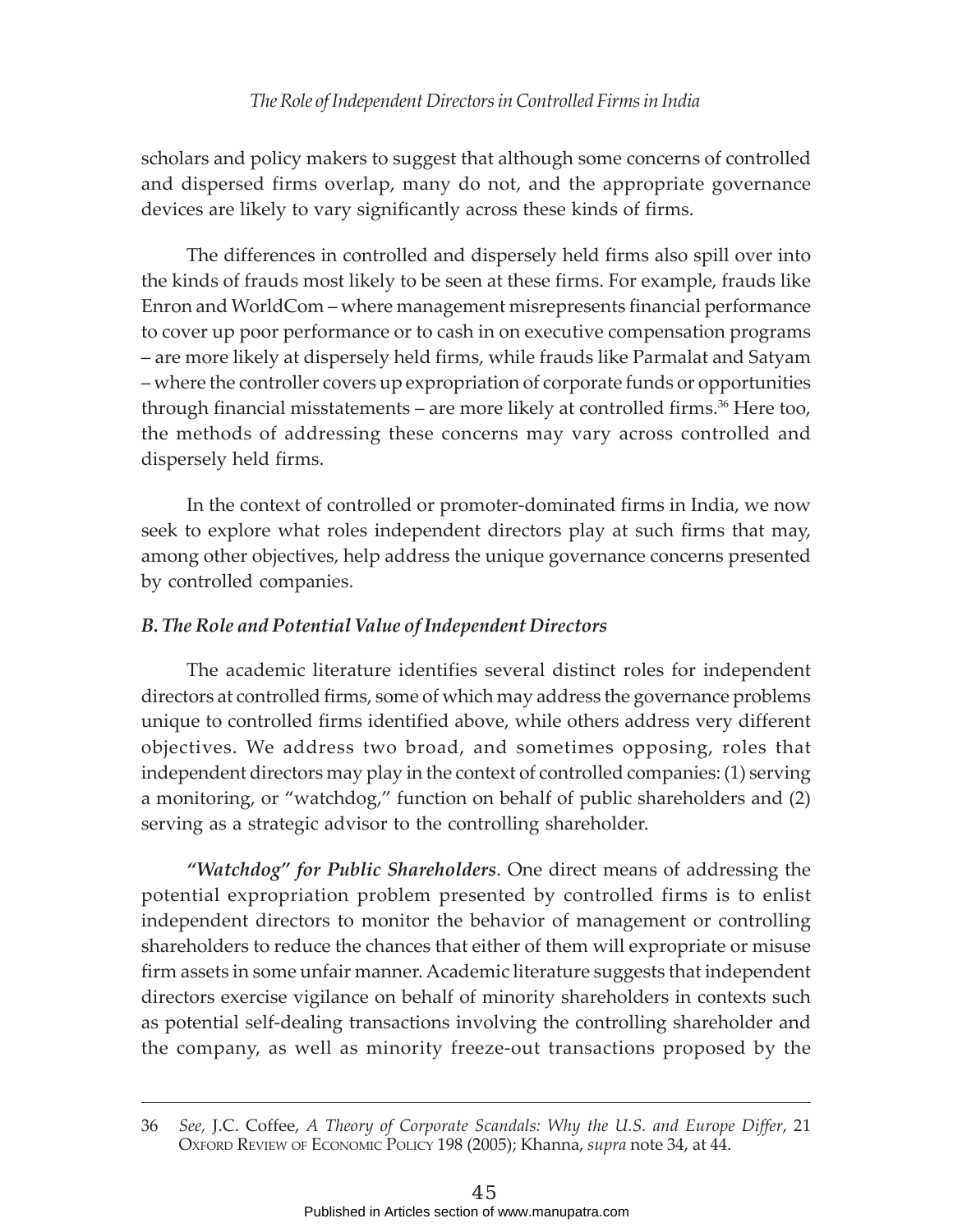controlling shareholder.<sup>37</sup> In these contexts, the independent director serves as the "watchdog" for the company's public shareholders. Even though the director may not have the voting power to stop these types of activities, he or she has the power to make public any wrongdoing, and while the controlling shareholder could remove the director or take other retributive measures, such actions would likely cause unwanted public scrutiny.<sup>38</sup>

Outside the purely transactional context, independent directors may also be well suited to maintain standards of professionalism within the boardroom and promote adherence to best practices of corporate governance.<sup>39</sup> This additional type of monitoring provides public shareholders with added confidence that the board and the company are not being run informally and casually at the behest and solely for the interest of the controlling shareholder.

*Strategic Advisor to the Controlling Shareholder*. Independent directors may also be viewed as strategic advisors who can provide their expertise and experience on business matters to the firm's management or controlling shareholder.40 In this role they may serve to enhance firm value by helping the firm make better business decisions and by helping the firm tap into the director's wealth of business and political connections.

#### **(i) Competing Roles?**

The roles noted above pitch independent directors as trusted strategic advisors to management or a controlling shareholder (suggesting these directors

<sup>37</sup> *See,* D.C. Clarke, *Three Concepts of the Independent Director*, 32 DEL. J. CORP. L. 73, 80, 81 (2007) ("*In the United States, the [independent director] has traditionally been seen as the solution to the problem of managerial domination of the board*".); *see also*, B.S. Black, R. Kraakman, A. Tarassova, *Russian Privatization and Corporate Governance: What Went Wrong?*, 52 STAN. L. REV. 1731, 1750-51 (2000); Bebchuk & Hamdani, *supra* note 34, at 1284; D.A. DeMott, *Guests at the Table?: Independent Directors in Family-Influenced Public Companies*, 33 J. CORP. L. 819, 847 (2008); Gilson & Gordon, *supra* note 34, at 787; Gordon, *supra* note 5, at 1506.

<sup>38</sup> *See,* Clarke, *supra* note 37, at 80.

<sup>39</sup> *See,* DeMott, *supra* note 37, at 857; Gordon, *supra* note 5, at 1513.

<sup>40</sup> *See,* Clarke*, supra* note 37, at 81 (noting that a common function of independent directors is to serve as a "brain trust" or consultant); *see also,* Gordon, *supra* note 5, at 1506. Gordon generally describes the boards of the typical 1950s American corporation as "*knowledgeable parties*" who could "*serve as a useful sounding board for the CEO, a kitchen cabinet, and could provide expertise in the face of increasing complexity*". *Id*., at 1514. Note, however, that both Gordon and Clarke question whether independent consultants might perform this role more effectively and without the encumbrance of independence. *See id*., at n.185 and Clarke, *supra* note 37, at 81.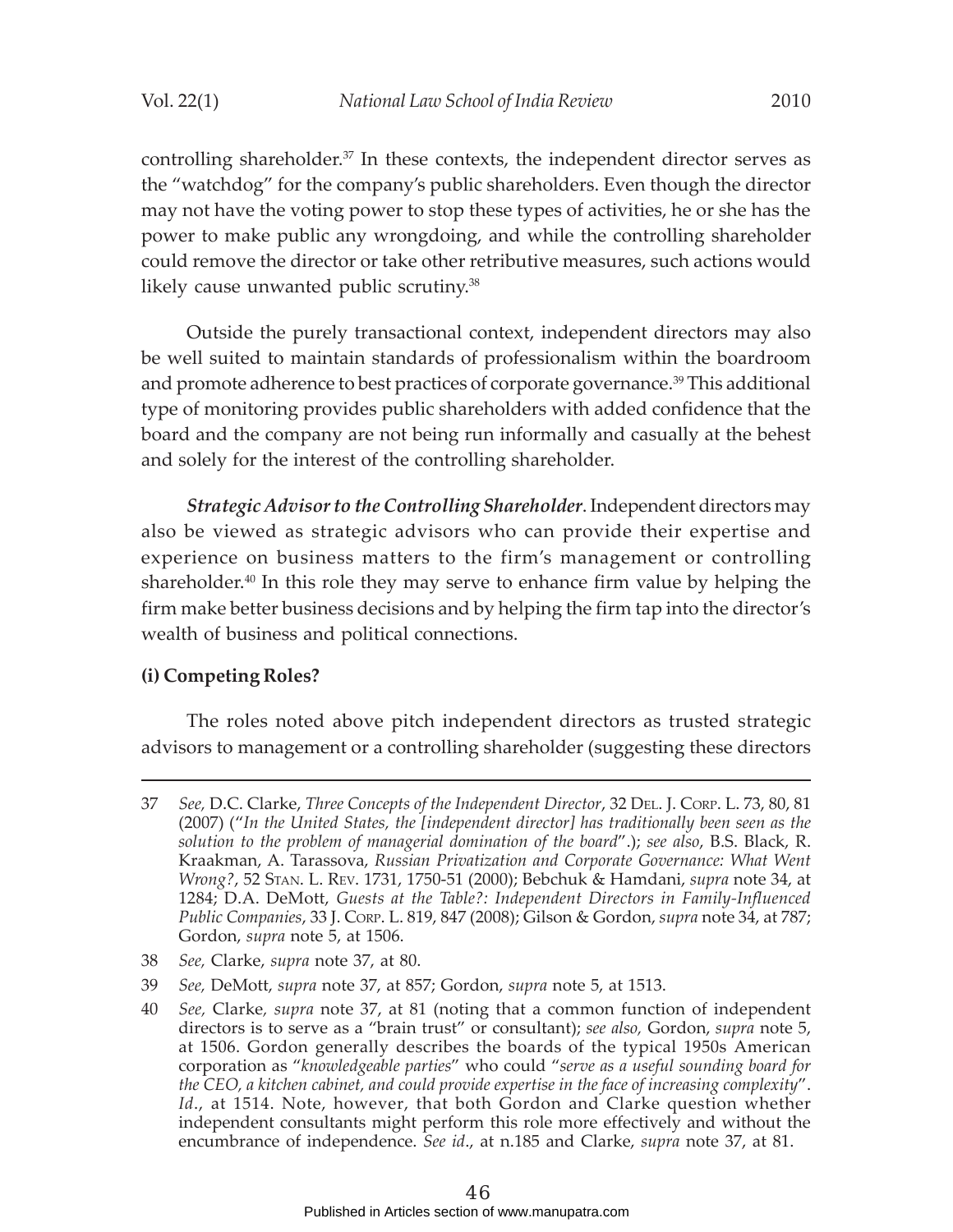are supportive to management and controllers) as well as "watchdogs" (who might be perceived as less supportive and more antagonistic). These roles are not easy to balance and indeed may run at odds with each other at times.<sup>41</sup> This can be a particular problem if the law is written somewhat vaguely, as then the line between legitimate business decisions and illegitimate ones could become blurred.

Further, the time needed to be a strategic advisor may differ considerably from that needed to be a "watchdog". The latter likely requires more ongoing and consistent oversight, whereas the former may require only more limited and discrete time commitments. Despite the general perception in the public that independent directors ought to serve as watchdogs, it would appear that the strategic advisory role may be more suited to the actual functioning of boards, given that few boards meet more than once every two months.<sup>42</sup>

Historically, in the United States, independent directors appeared to be more like strategic advisors to the management of a firm.<sup>43</sup> However, with the passage of time, the increasing influence of corporations in social, political and economic life, and an increasing focus on shareholder wealth maximization, independent boards took on more of a monitoring role (along with having "tighter" definitions of independence).44 Gordon suggests that the move toward having more independent directors, and increasing their tasks to include more monitoring of management, was related to two developments. First, as firms moved from a general conception of "stakeholders" to shareholder wealth maximization, there was increasing focus on share prices as an indication of how well the firm was doing. Second, this increasing reliance on share prices might have created a strong short-term bias in management (e.g., to maximize share price right now). The

- 43 *See,* Gordon, *supra* note 5, at Part III.
- 44 *See, id*.

<sup>41</sup> *See*, *e*.*g*., Gordon, *Supra* note 5, at 1514 ("*On this view, a 'monitoring board' would inject dissonance and distrust. How could the CEO trust and thus confide in directors whose ultimate mission was to hold him to account?*"); *see also*, R.C. Nolan, *The Legal Control of Directors' Conflicts of Interest in the United Kingdom: Non-Executive Directors Following* the Higgs Report, 6 THEORETICAL INQUIRIES IN LAW 413 (2005) (suggesting that independent directors should play only the monitoring role, rather than an advisory role, because attempting to do both would lead to conflicts and inability to perform the monitoring function, which he deems more natural for independent directors).

<sup>42</sup> Clause 49 of the Listing Agreement, the Companies Act and the proposed Companies Bill require a minimum of four meetings a year. The recent Grant Thornton/FICCI survey indicates that 47% of boards meet 6-8 times a year, 44% meet 4-5 times a year and 9% greater than 8 times a year. *See,* FICCI GRANT THORNTON CORPORATE GOVERNANCE REVIEW 2009, *available at* http://www.wcgt.in/html/ publications/ficci\_gt\_cgr.php.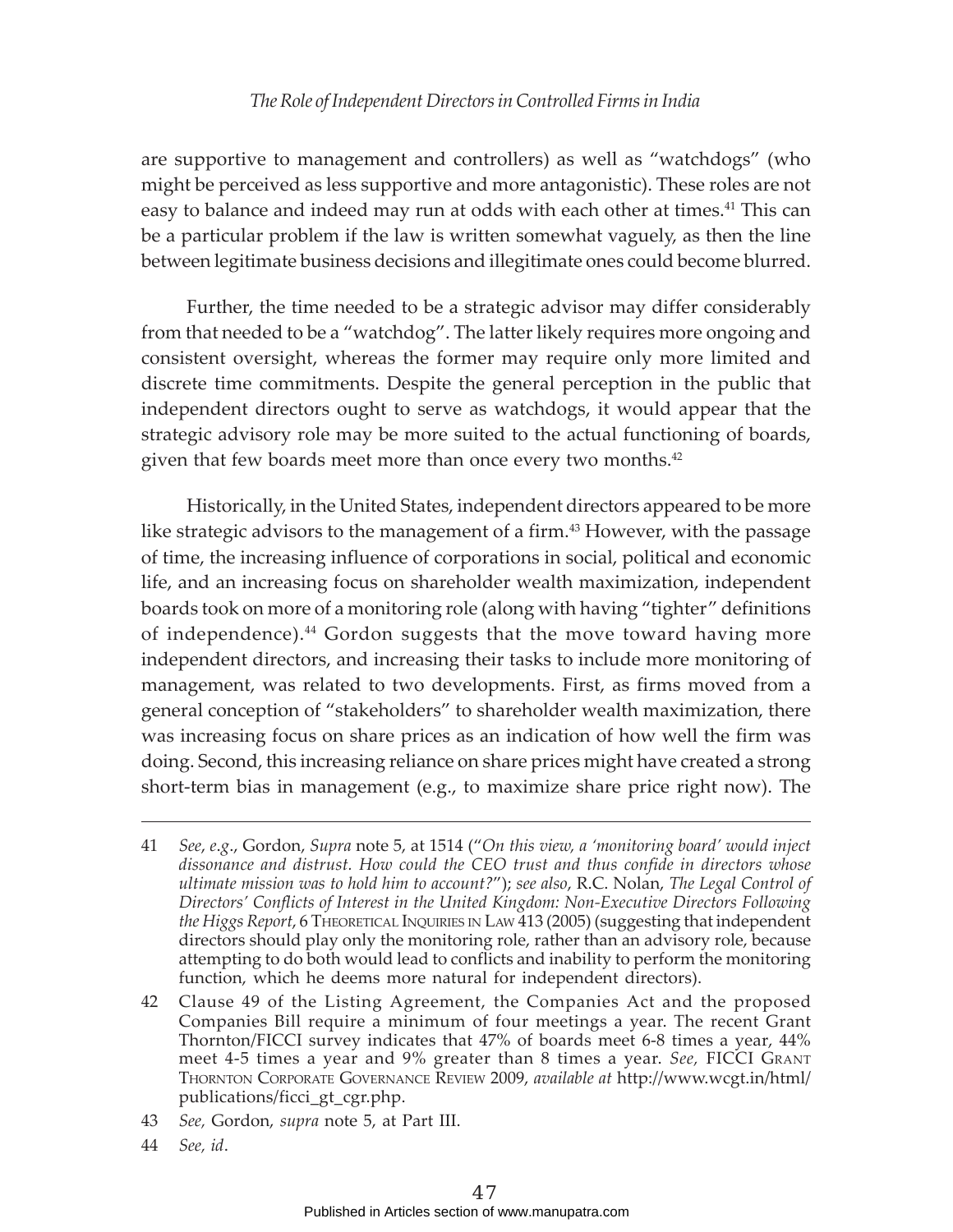presence of an increasingly independent board can help to counteract this tendency (as independent boards are less dependent on the CEO than inside directors). Gordon argues further that independent directors can create value not simply by enhancing their firm's value, but also – as part of a larger system focused on shareholder wealth maximization – their presence helps other firms to perform better too.<sup>45</sup>

There is clearly tension among the various roles independent directors may play. We now explore the tension embedded in the concept of independence in the controlled company context and how it manifests itself in the director selection process.

#### **(ii) Independence and Director Selection**

The nomination and selection of independent directors in controlled companies presents an inherent conflict with the very independence of so-called independent directors. Because the controlling shareholder either has majority control or effective voting control, it has the power to nominate, vote for and replace at its discretion the entire board of directors, including the independent directors.<sup>46</sup> To an outside observer, the products of such a process, the independent directors, may appear less than fully independent by way of their dependence on the support of the promoter.<sup>47</sup> This section explores the concept of independence and director selection in the controlled company context.

Countries are increasingly defining independence in similar ways.<sup>48</sup> Usually, someone is independent if that person has no financial inter-connectedness with management or controlling shareholder(s) of a firm.<sup>49</sup> In addition, someone who has worked for the firm may not be considered independent due to both monetary and collegial relationships that have existed while that person was at the firm.<sup>50</sup>

<sup>45</sup> *See, id*. Indeed, the importance and sheer number of independent directors increased over time as well. In the 1950s, roughly 20% of a board was composed of independent directors, whereas by the mid-2000s roughly 75% of a board was composed of independent directors.

<sup>46</sup> *See,* Umakanth, *supra* note 12, at 14-15.

<sup>47</sup> *See, id*., at 22.

<sup>48</sup> *See,* INSTITUTE OF COMPANY SECRETARIES OF INDIA, *ICSI RECOMMENDATIONS TO STRENGTHEN CORPORATE GOVERNANCE FRAMEWORK (2009)*, *available at* http://www.mca.gov.in/Ministry/ latestnews/ICSI\_Recommendations\_Book\_8dec2009.pdf [hereinafter "ICSI Report"].

<sup>49</sup> *See,* R. Kraakman & B.S. Black, *A Self-Enforcing Model of Corporate Law*, 109 HARV. L. REV. 1911, 1949 (1996).

<sup>50</sup> *See, id*.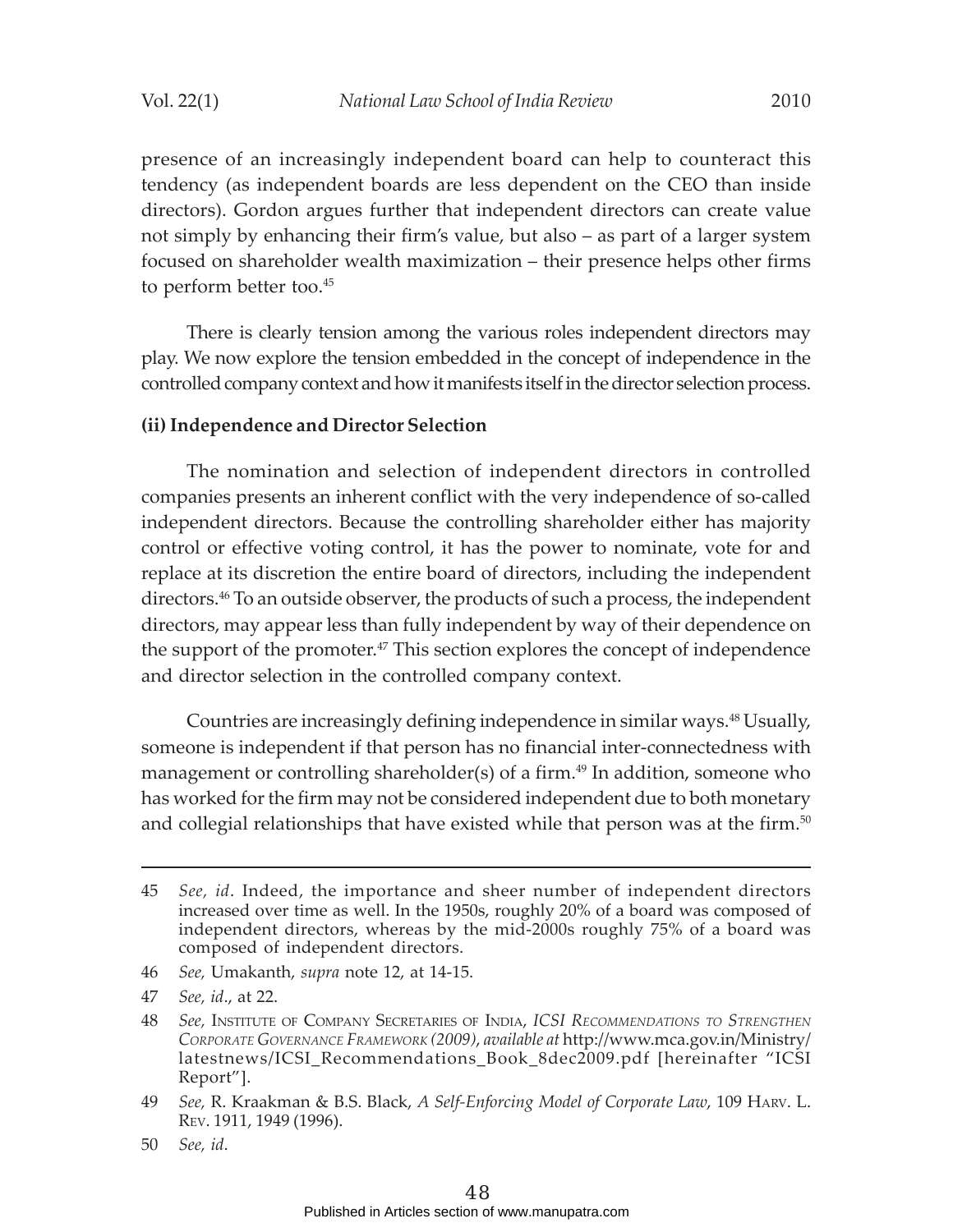Finally, someone who has business dealings with the firm may not be considered independent due to the potential conflict of interest that some of those business dealings might generate.

Although this version of independence (centered on "financial" independence) appears to be the global norm, there are developments in case law in the United States suggesting that the definition of independence may be becoming broader. In the *Oracle* decision, the Delaware Chancery Court held that independence is not limited to "financial" independence, but also invokes an inquiry into other measures of independence, such as social ties and connections.<sup>51</sup> The key matter for the Court was whether the director can make a decision based solely on the best interests of the firm, without being influenced by financial, social or other considerations that are not germane to the firm's best interests.<sup>52</sup>

A similar concern has recently been echoed by former SEBI Chairman, M. Damodaran. Although friendships are not defined as material relationships that would compromise independence, Damodaran points out, "*[a friend] might be the person who is most affected by being on my board and not thinking independently*".53

Moreover, if independent directors are to serve as "watchdogs" for public shareholders, then the concept of independence should be meaningful. One may think of independence as requiring "*both the willingness and ability to sustain…'rigor and skeptical objectivity' when its object is sponsored by or especially beneficial to the [controlling shareholder]*".54 Technical satisfaction of the various independence requirements set forth by regulations, of course, does not guarantee this type of performancebased independence.55 It is therefore critical that the process of selecting independent directors is attentive to such concerns.

However, this broadened definition of independence provides quite a demanding test and may result in it being more difficult to find independent directors who are also competent. The concern is that if a company wants a director who is well versed in business (especially in the business the firm is

55 *See, id*.

<sup>51</sup> The decision is technically relevant to a Special Independent Litigation Committee, but may portend a broader approach to independence in Delaware in other contexts, too. *See*, *In re Oracle Corp. Derivative Litig.*, 824 A.2d 917, 939-44 (Del. Ch. 2003).

<sup>52</sup> *See, id* at 944-48.

<sup>53</sup> M. Damodaran, *Former SEBI Chairman: ''The Courage of Conviction is More Evident Today*", INDIA KNOWLEDGE@WHARTON, *available at* http://knowledge.wharton.upenn.edu/ india/article.cfm?articleid=4429 [hereinafter "India Knowledge"].

<sup>54</sup> DeMott, *supra* note 37, at 844.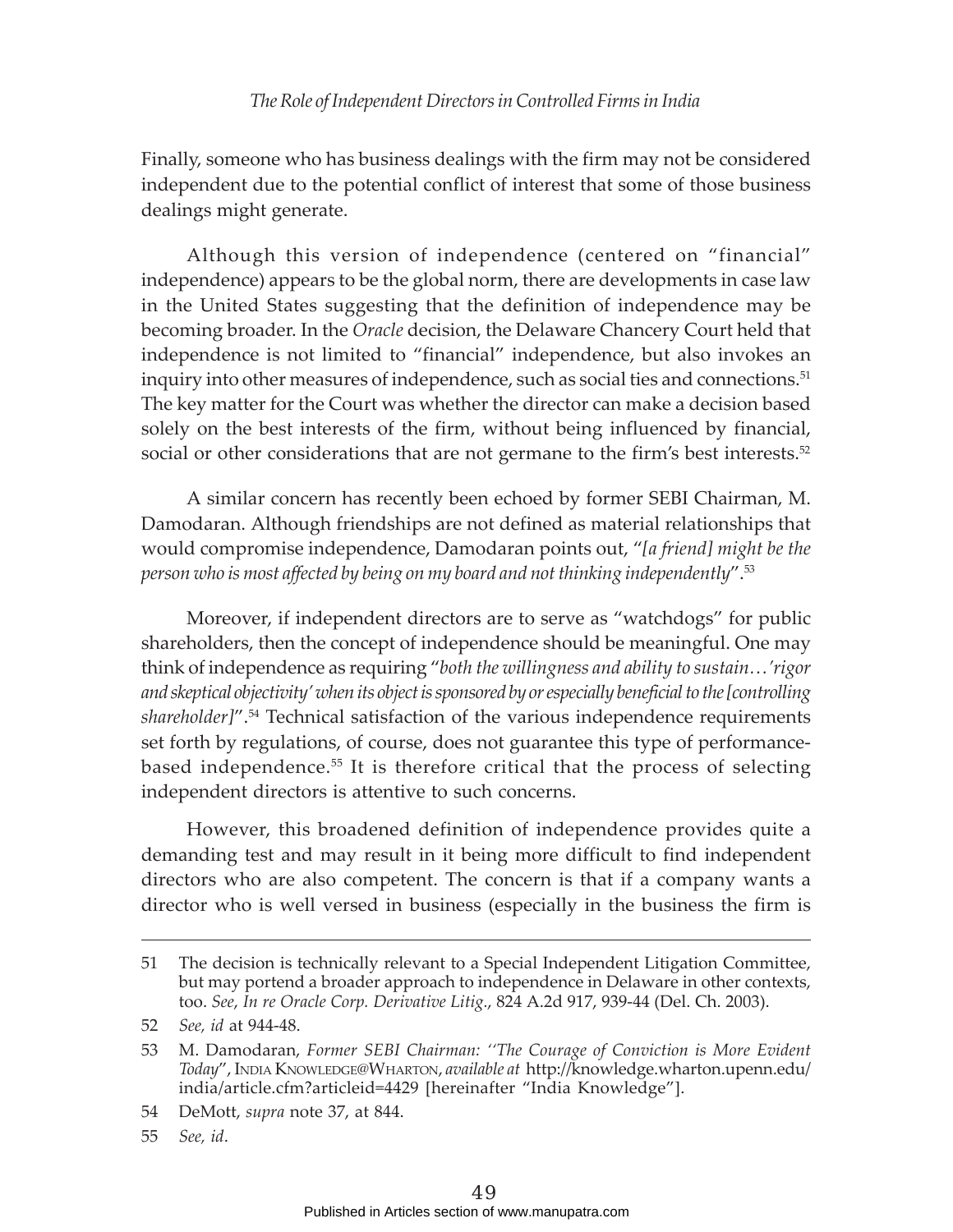conducting) then that probably means it needs to find someone with experience. Such experience usually comes by working in the industry, which means such director will have social connections to some people at the firm. Even if one ventures away from a particular industry, it is likely that the most talented people will be known and are likely to have social and other connections to many people (it is rare to find a very talented business person who knows no one). At some level, this version of independence may make it difficult to find competent and talented directors who can also be independent.

There has been considerable debate on whether one should allow shareholders (or some kinds of shareholders) to nominate directors to be on the board;56 however, as one commentator has put it, "*it is hard to see how directors representing minority shareholders could be elected to the board in the first place, unless basic principles of director selection were changed*".57 An alternative to modifying the controlling shareholder's ability to predetermine the director elections – one that has been adopted at many Indian companies already – is to delegate the director nomination process to an independent, or at least a majority independent nominating committee.<sup>58</sup> While director candidates nominated by such a committee would, of course, ultimately need to be acceptable to the controlling shareholder to be elected to the board, the fact that nomination of independent directors is directed solely by independent directors may provide more comfort that the independence of such independent directors is not compromised by the director selection process.

#### **(iii) Value of Independent Directors**

Although the debate over the role, selection and definition of independent directors has become a much discussed corporate governance topic, there has also been an increase in the number of academic studies attempting to quantify the value of independent directors to firms.<sup>59</sup> The studies do not provide consistent results across countries or sometimes even within countries.<sup>60</sup>

57 Clarke, *supra* note 37, at 80.

<sup>56</sup> For general background on this debate, *see generally,* L. Bebchuk and S. Hirst, *Private Ordering and the Proxy Access Debate* (November 2009), BUSINESS LAWYER (forthcoming); Harvard Law and Economics Discussion Paper No. 653, *available at* http://ssrn.com/ abstract=1513408.

<sup>58</sup> The South Korean approach used to provide another method of trying to select independent directors – it used to require that controlling shareholders' votes would become worth much less when it came to selecting members for the audit committee. *See,* Khanna, *supra* note 34, at 50.

<sup>59</sup> *See, e.g.*, B.S. Black, H. Jang & W. Kim, *Does Corporate Governance Predict Firms' Market Values? Evidence from Korea*, 22 J.L. ECON. & ORG. 366 (2006).

<sup>60</sup> *See, id.*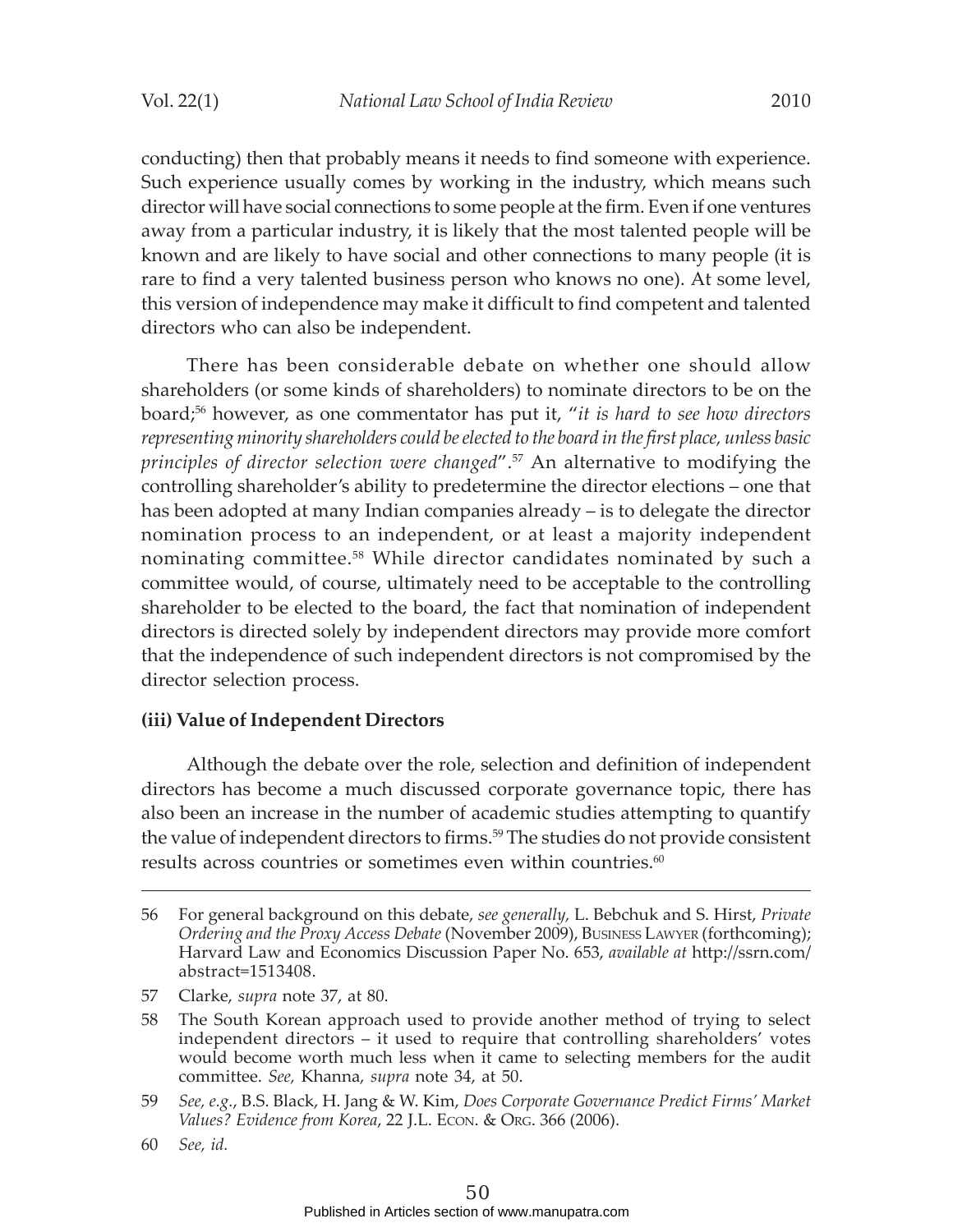In the United States, studies have often found little to no effect of board independence on firm value;<sup>61</sup> some studies even demonstrate negative correlations between additional independence and corporate performance.<sup>62</sup> Of course, given the preponderance of dispersely held firms in the United States as compared to typically promoter-dominated companies in India, US-centered studies on the value of independent directors may be of limited value – independent directors indeed may have different effects in such companies. $63$ 

The results of similar studies in other countries, especially those with more controlled firms, are surprisingly somewhat mixed. In Russia and Korea, it appears that board independence is important to firm value.<sup>64</sup> In India, studies have so far provided either somewhat or weakly positive or inconclusive results, and in Brazil it appears there is either no effect or perhaps even a negative effect.<sup>65</sup> Although there are plausible explanations for each of these results, the core point is the same: the value of a particular governance mechanism (e.g., independent boards) is likely to vary across firms and across institutional backgrounds and countries.

- 63 *See,* Khanna, *supra* note 34, at 42; Bebchuck & Hamdani, *supra* note 34, at 1306-16. Moreover, most firms in the United States follow similar rules and practices and thus it may be the case that there is not enough variation in US firm practices to find any effect. Further, one can view an independent board as just one step in an entire system of corporate governance and hence finding specific effects of one part of the system is unlikely. Further, if independent directors have systemic effects (improving the overall governance system at all firms in a country) then that would not be picked up in studies that are snapshots of a country at a particular point in time. Moreover, it is possible that it may be optimal for different firms to have different board structures so that the differences that might exist are perhaps optimal or tending toward it. *See,* Gordon, *supra* note 5, at 1508.
- 64 *See,* Khanna, *supra* note 34, at 48.
- 65 *See,* B.N. Balasubramaniam, B.S. Black & V.S. Khanna, *Firm-level Corporate Governance in Emerging Markets: A Case Study of India* (Draft, on file with authors)(2009) at 32–33; K.P. Prasanna, *Corporate Governance - Independent Directors and Financial Performance: An Empirical Analysis*, INDIAN INSTITUTE OF CAPITAL MARKETS 9TH CAPITAL MARKETS CONFERENCE PAPER, *available at* http://ssrn.com/abstract=877807 (finding independent directors had little effect); A. Chakraborty et al., *The Relationship Between Incentive Compensation and Performance Related CEO Turnover*, 61 J. OF ECON. AND BUS. ELSEVIER 295 (2009) (finding a greater effect); B.S. Black, A. Gledson de Carvalho & E. Gorga, *Does One Size Fit All in Corporate Governance? Evidence from Brazil,* 24-25 (Northwestern Univ. Sch. of Law, Law & Economics Research Paper No. 09-20, 2009), *available at* http://ssrn.com/ abstract=1434116 (Brazil).

<sup>61</sup> *See,* Clarke, *supra* note 37, at 75-77 (and footnotes for citations).

<sup>62</sup> *See, id*. at 75-76.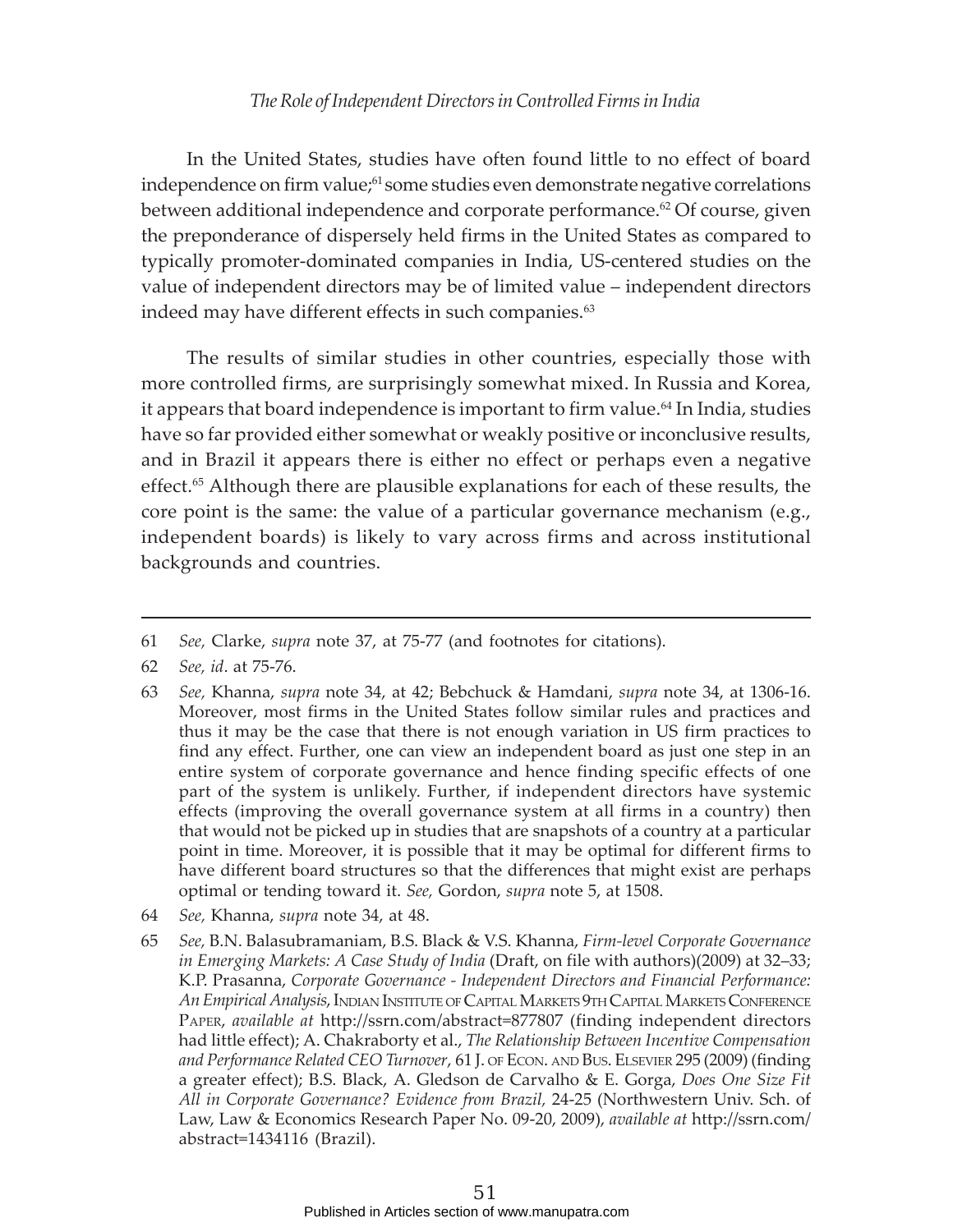This suggests that one needs to examine the institutional and cultural context of a country before deciding what roles and liabilities independent directors should have, and how independent directors may be of value to firms. Part V of this paper begins this exploration by surveying independent directors at Indian firms, to learn what they perceive to be their roles and what "value added" they believe they bring.

# **IV. HOW INDIAN LAW ENVISIONS THE ROLE OF INDEPENDENT DIRECTORS IN CONTROLLED COMPANIES<sup>66</sup>**

We next examine how Indian corporate law, listing standards and regulations envision the role of independent directors in Indian companies.

#### *A. Overview of Corporate Governance Requirements in India*

Although there have been a number of reforms related to corporate governance, perhaps the single most important for the growth of independent directors was the promulgation of Clause 49 of the Stock Exchange Listing Agreement in 2000 by SEBI.<sup>67</sup> Clause 49: (i) sets out the requirement for having independent directors on corporate boards, (ii) defines independence (although with amendments over the years), and (iii) lays out some specific duties and obligations of independent directors.<sup>68</sup>

#### **(i) Requirements**

Under Clause 49, all publicly traded Indian firms with paid up capital above Rs. 3 crore (~US\$ 600,000) are required to have a board composed of at least onethird independent directors. $69$  Further, publicly traded firms, where the chairman of the board is an executive of the firm, are required to have a board composed of at least 50% independent directors.70

#### **(ii) Definition of Independence**

Clause 49 Article  $I(A)(iii)$  states that an independent director is a nonexecutive of the firm who:

<sup>66</sup> *See,* Khanna, *supra* note 9.

<sup>67</sup> *See,* S.N. Ananthasubramanian, *New Obligations on PSBs*, HINDU BUSINESS LINE, Jan. 13, 2006, *available at* http://www.blonnet.com/2006/01/13/stories/2006011302040500.htm.

<sup>68</sup> *See,* Clause 49, Article I(A)(1) Explanation(i) of the Listing Agreement, *supra* note 6.

<sup>69</sup> *See,* Clause 49, Article X(1)(ii) of the Listing Agreement, *supra* note 6.

<sup>70</sup> *See,* Clause 49, Article I(A)(i) & (ii) of the Listing Agreement, *supra* note 6.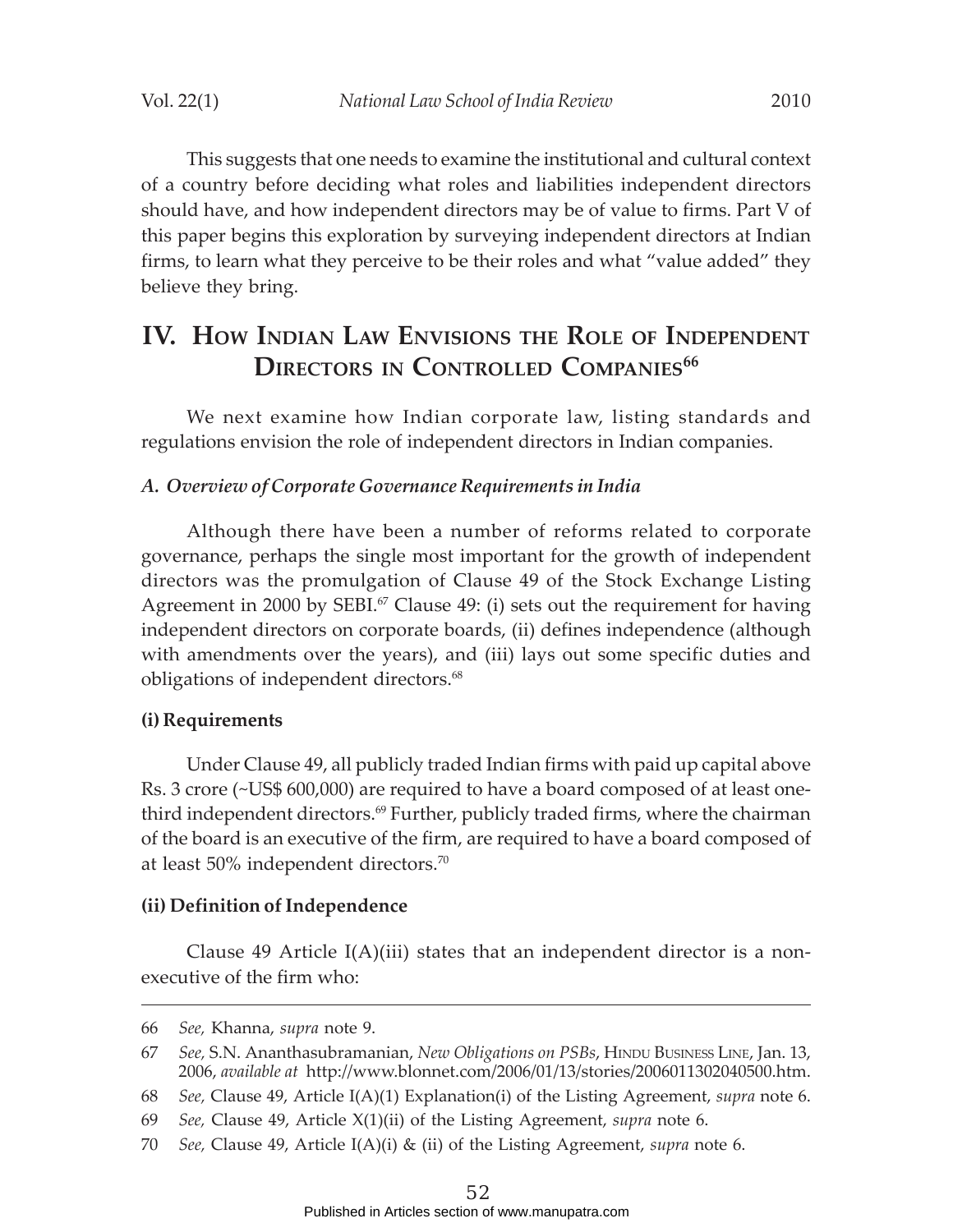- a. apart from receiving director's remuneration, does not have any material pecuniary relationships or transactions with the company, its promoters, its directors, its senior management or its holding company, its subsidiaries and associates which may affect independence of the director;
- b. is not related to promoters or persons occupying management positions at the board level or at one level below the board;
- c. has not been an executive of the company in the immediately preceding three financial years;
- d. is not a partner or an executive or was not partner or an executive during the preceding three years, of any of the following:
	- i. the statutory audit firm or the internal audit firm that is associated with the company, and
	- ii. the legal firm(s) and consulting firm(s) that have a material association with the company.
- e. is not a material supplier, service provider or customer or a lessor or lessee of the company, which may affect independence of the director;
- f. is not a substantial shareholder of the company i.e. owning two percent or more of the block of voting shares;
- g. is not less than 21 years of age.<sup>71</sup>

Although this definition bears substantial similarity to standards in many industrialized countries, including the United States, there has been considerable discussion in India about whether such a tight definition might foreclose Indian firms from finding independent and competent directors.72 This issue becomes more critical as one considers the plethora of tasks laid at the feet of directors.

Clause 49 sets out some duties for directors, including reviewing company efforts to comply with all applicable laws and laying down a general code of conduct.73 However, Clause 49 imposes the most specific requirements for independent directors who also serve on the audit committee. Specific duties for

<sup>71</sup> *See,* Clause 49, Article I(A)(iii) of the Listing Agreement, *supra* note 6.

<sup>72</sup> *See, Wanted*, *Women Directors* HINDU BUSINESS LINE, Oct. 29, 2007, *available at* http:// www.thehindubusinessline.com/mentor/2007/10/29/stories/2007102950361200.htm.

<sup>73</sup> *See,* Clause 49, Article I (C) of the Listing Agreement, *supra* note 6.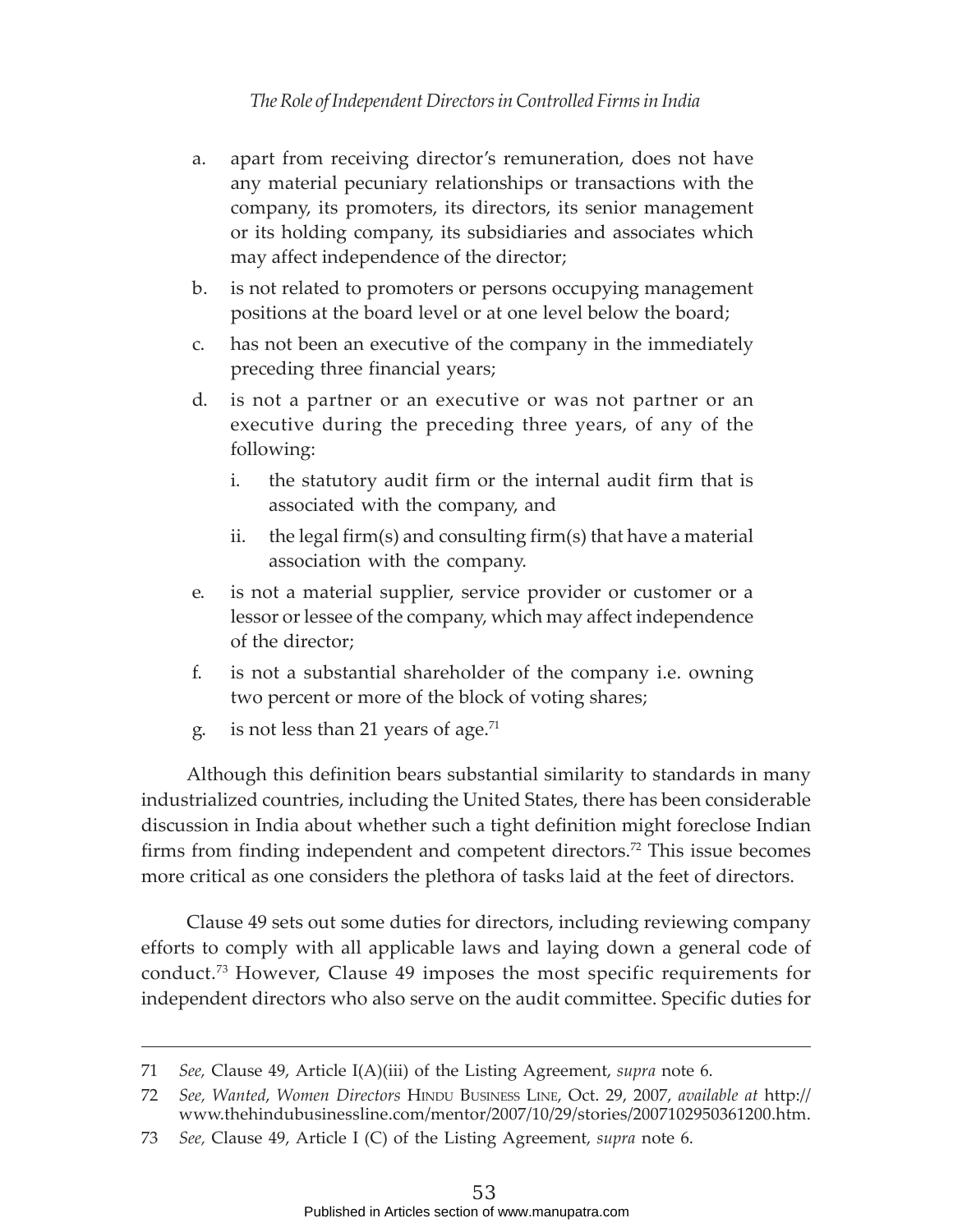audit committee members include overseeing the financial reporting process, matters related to the appointment of the statutory auditor, reviewing financial statements with management before submitting them to the board, reviewing the internal control systems, reviewing internal investigations on suspected fraud, reviewing the whistle blower mechanism (if any), reviewing disclosure on use of proceeds from public issuance of securities, reviewing disclosures on related party transactions, and other related matters.<sup>74</sup> The aforementioned is not intended to be an exhaustive list of independent directors' responsibilities, but simply an indication of the breadth of their tasks.

## **(iii) Liability**

 Violations of Clause 49 could result in the de-listing of the firm under the Stock Exchange Listing Agreement. Moreover, violations of the listing agreements could generate both financial penalties imposed by government and criminal sanctions for directors under the Securities Contract (Regulation) Act 1956. Although not yet imposed on any directors in India, the prospect of these higher sanctions is likely to serve as a signal that more serious enforcement is an increasing possibility.75

Outside of Clause 49, there are a number of provisions that can be used to impose liability on directors. These include provisions targeted at directors and other general provisions for which directors may be prosecuted or otherwise pursued (this is not meant to be an exhaustive list): 76

1. The Securities and Exchange Board of India (Prohibition of Fraudulent and Unfair Trade Practices Relating to Securities Market) Regulations, 2003, contains various prohibitions on manipulative, fraudulent and unfair trade practices in securities (section 4), and a prohibition on dealing in securities in a fraudulent manner or using any manipulative or deceptive device (or scheme to defraud or deceit, etc.) in connection with the purchase or sale of securities (section 3).

<sup>74</sup> *See,* Clause 49, Article II (D), Article IV (A) & (D) of the Listing Agreement, *supra* note 6.

<sup>75</sup> *See,* D. Dharmapala & V.S. Khanna, *Corporate Governance, Enforcement, and Firm Value: Evidence from India,* U. of Michigan Law & Economics, Olin Working Paper No. 08- 005, 3rd Annual Conference on Empirical Legal Studies Papers, 2008, *available at* http://ssrn.com/abstract=1105732.

<sup>76</sup> Many of the items listed below do not provide a private cause of action for shareholders (neither do violations of Clause 49).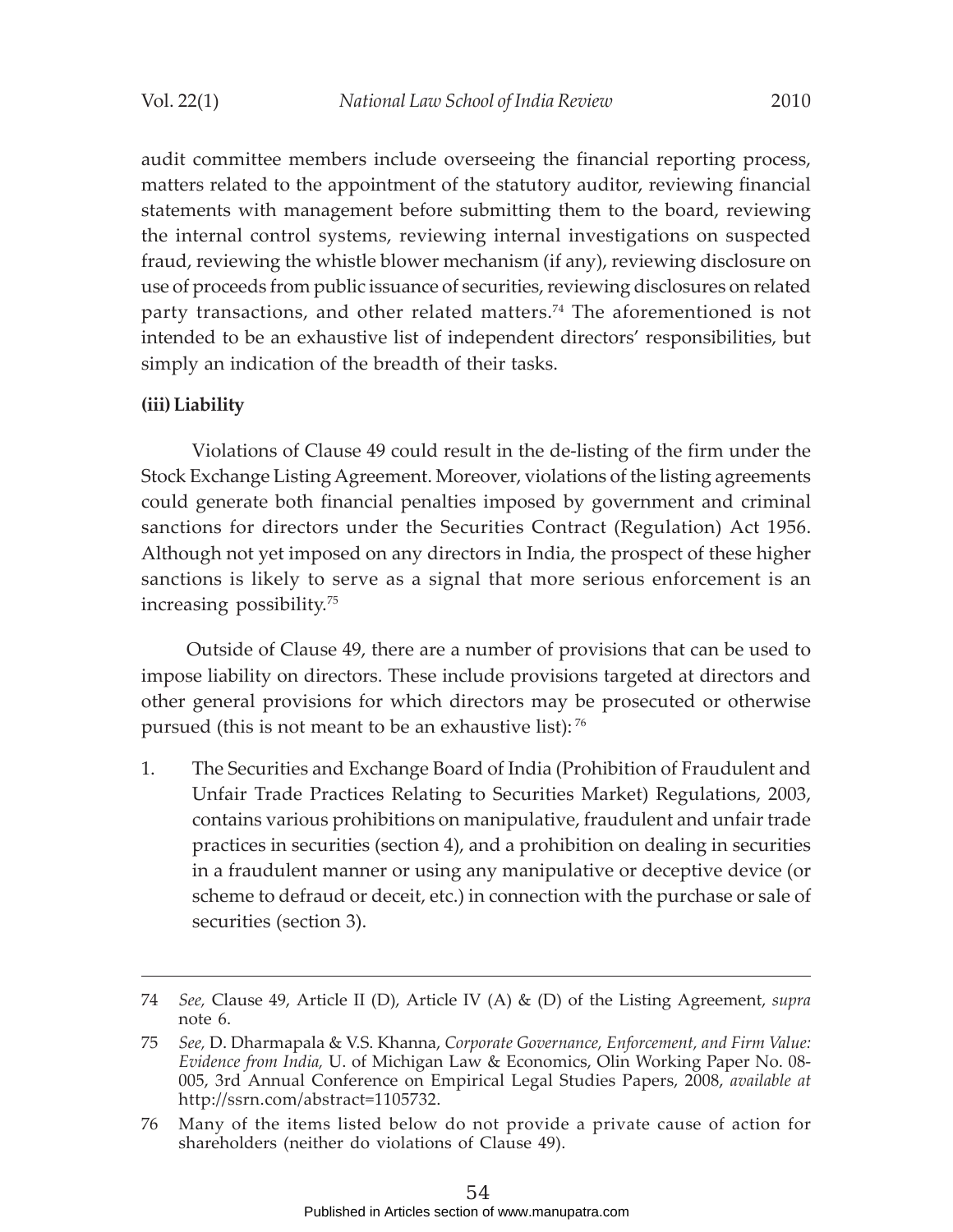- 2. Sections 12A and 15G of the Securities and Exchange Board of India Act, 1992, [SEBI Act] prohibit insider trading. $77$
- 3. Sections 62 and 63 of the Indian Companies Act, 1956, could hold directors liable for certain misstatements in a prospectus to raise capital.<sup>78</sup> There are also sanctions that SEBI can impose for similar behavior under the Takeover Code.<sup>79</sup>
- 4. Provisions of the Indian Penal Code (IPC) that cover breach of trust (section 406) and theft and cheating (section 420).

A number of the above can be criminal violations and hence may trigger arrests and, potentially, convictions for directors. However, private rights of action for securities fraud are not presently available in India.<sup>80</sup> Although this provides a fairly broad list of things for which directors might be held liable, there have, to date, been very few findings of director liability, either criminal or civil. However, after the Satyam incident and the arrest of auditors and executives of Satyam, the perceived risk of potential arrest and liability for directors has increased.<sup>81</sup>

<sup>77</sup> Both the Securities Contract (Regulation) Act, 1956 [Hereinafter "SCR Act"] and the Securities and Exchange Board of India *Act*, 1992 [Hereinafter "SEBI Act"] also provide for penalties when firms fail to address investor grievances sent to them by SEBI or a stock exchange (§ 23C, the SCR Act and § 15C, the SEBI Act).

<sup>78</sup> To establish liability, the moving party must prove actual reliance on the misstatement (without the use of the "fraud on the market" theory). *See,* Peek v. Gurney, (1873) 43 LJ Ch 19 (HL); Al-Nakib Investments (Jersey) Ltd. v. Longcroft*,* [1990] BCLC 7 (Ch D); Possfund Custodian Trustee Ltd. v. Diamond, [1996] 2 BCLC 665 (Ch D). *See,* A. RAMAIYA, RAMAIYA'S GUIDE TO THE COMPANIES ACT: PART 1 586-587 (Dr. S.M. Dugar ed., 1998); AVTAR SINGH, COMPANY LAW 113 (2001). In addition, these provisions are available only for misstatements in a prospectus, not misstatements generally.

<sup>79</sup> *See,* § 45(5) and 45(6), SEC. and Exch. Bd. of India (Substantial Acquisition of Shares and Takeovers) Regulations, 1997 (SEBI Takeover Code).

<sup>80</sup> *See*, RESERVE BANK OF INDIA, *India's Financial Section: An Assessment*, *available at* http:// rbidocs.rbi.org.in/rdocs/PublicationReport/Pdfs/FRSAIV.pdf. For which alleged wrongdoing over which SEBI is not empowered to act there may be the availability of the tort action of deceit or a fraud claim under the Indian Contract Act, 1872. However, both actions require proof of individual reliance without being able to use the 'fraud on the market' presumption. In context where breach of fiduciary duty is available that might be pursued, but chances of success are small in India where few cases have ever been successful. Moreover, for certain breaches of duties directors may be able to rely on a statutory provision that insulates them from liability. *See*, section 633(2) of the Indian Companies Act, 1956. *See*, RAMAIYYA, at 777-779.

<sup>81</sup> *See, Satyam taught India to fear,* LIVEMINT, Jan. 4, 2010, *available at* http:// www.livemint.com/2010/01/04205958/Satyam-taught-India-to-fear.html.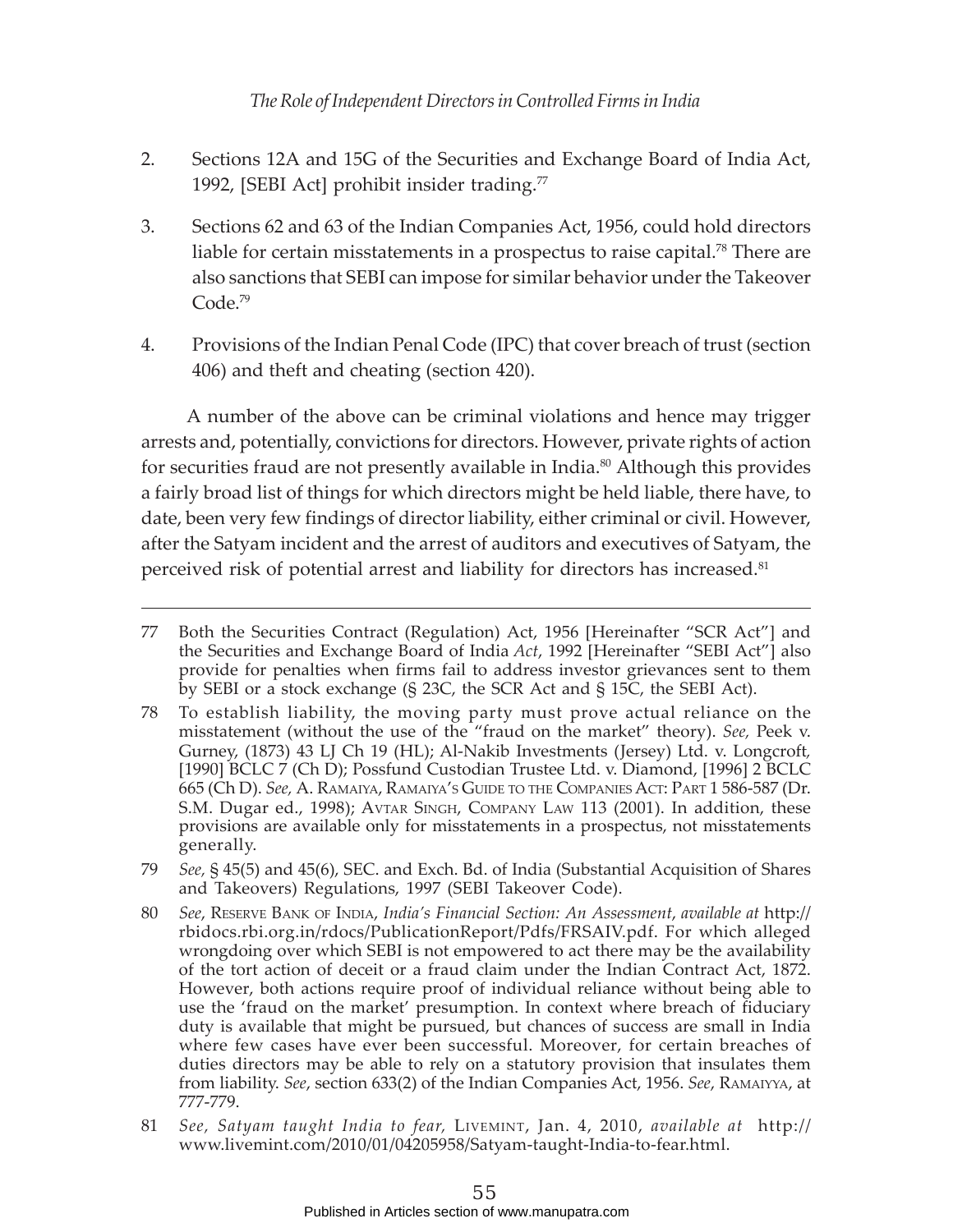#### *B. Recent Reform Efforts*

In the wake of the Satyam and Nimesh Kampani episodes, calls for corporate governance and director liability reform have abounded.<sup>82</sup> In February 2009, the Confederation of Indian Industry (CII) convened the CII Task Force on Corporate Governance to "*recommend ways of further improving corporate governance standards and practices in both letter and spirit*".83 The Task Force, chaired by former Cabinet Secretary Naresh Chandra, released its findings and recommendations in November 2009.<sup>84</sup> The report included recommendations to Indian industry in four areas: (1) the board of directors, (2) auditors, (3) regulatory agencies and (4) external institutions.85 Similarly, the Council of the Institute of Company Secretaries of India (ICSI) subsequently promulgated a set of recommendations to reform corporate governance in light of the events at Satyam.<sup>86</sup> Its findings arose out of its analysis of corporate governance best practices, committee reports and rules and regulations from around the world and within India.<sup>87</sup> In December 2009, drawing upon the findings of the CII Task Force and the ICSI report as well as suggestions from various other stakeholders, India's Ministry of Corporate Affairs produced a set of voluntary corporate governance guidelines for Indian companies.88 While the guidelines are strictly voluntary, the Ministry expects that Indian corporations that do not adopt these measures in whole or in part will explain the reason for their non-adherence in disclosure to their shareholders. We briefly highlight below some of the findings of these reports.<sup>89</sup>

*Nomination Committees*. All three of the reports recommend that boards should select independent directors through a nomination committee comprising

- 85 *See,* CII Report, *supra* note 26, at 3.
- 86 *See,* ICSI Report*, supra* note 48.

<sup>82</sup> *See, Shocked at Satyam Affair, Chambers Call for Blocking Corporate Loopholes, HINDU* BUSINESS LINE, Jan. 8, 2009, *available at* http://www.thehindubusinessline.com/2009/ 01/08/stories/2009010851250300.htm.

<sup>83</sup> CII Report, *supra* note 26.

<sup>84</sup> Other members of the nine-member task force included J.J. Irani, Uday Kotak, Y.H. Malegam, Omkar Goswami, Deepak M. Satwalekar, Shardul Shroff, Amal Ganguli and Ajay Bahl.

<sup>87</sup> *Id*.

<sup>88</sup> *See,* Corporate Governance Voluntary Guidelines, 2009, Ministry of Corporate Affairs, Government of India, 24 December 2009; *available from* http:// www.mca.gov.in/Ministry/latestnews/CG\_Voluntary\_Guidelines\_ 2009\_24dec2009.pdf [hereinafter "Ministry Guidelines"].

<sup>89</sup> Note that the proposed amendments to India's Companies Act does not address the concerns discussed herein.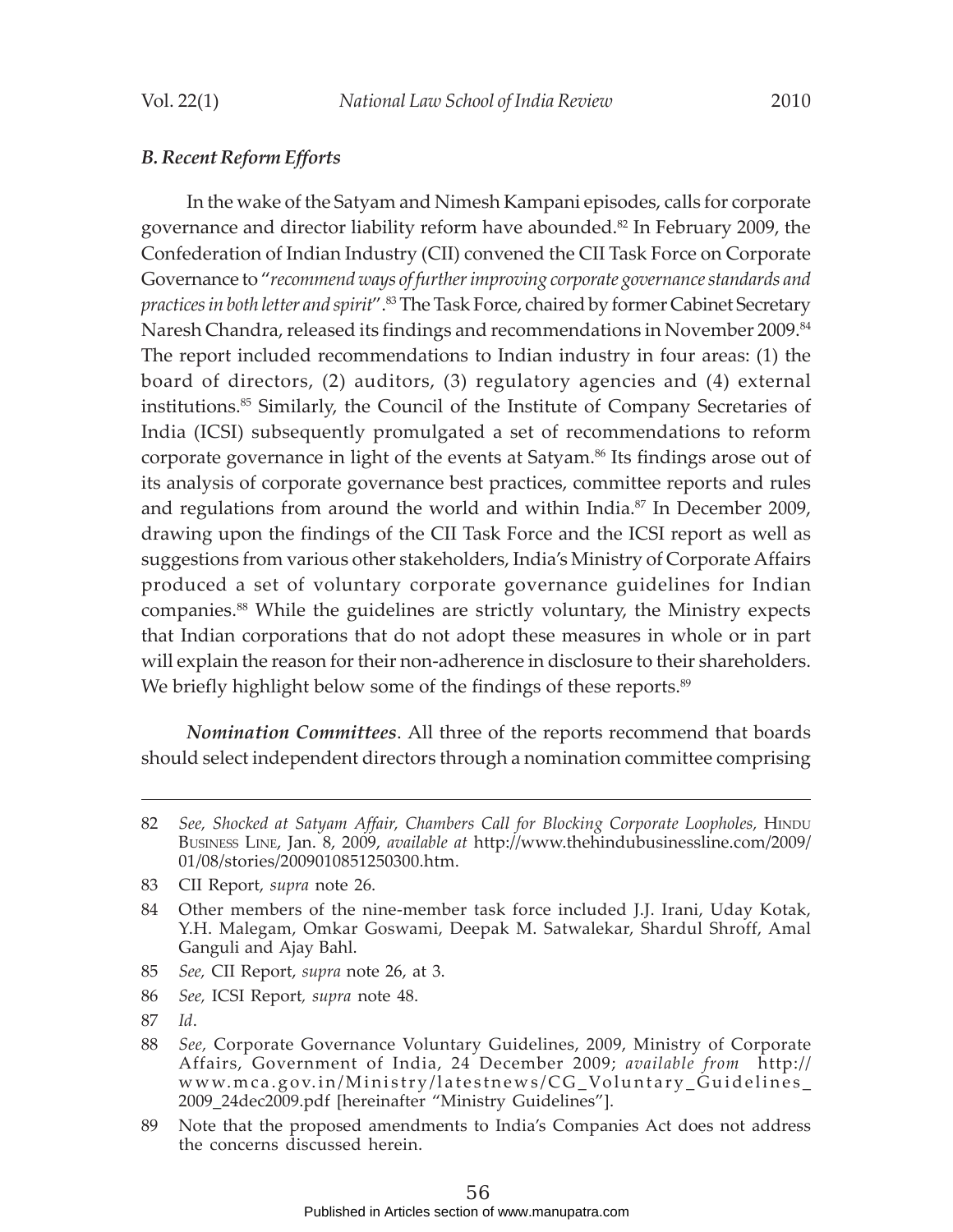a majority of independent directors, including the chairman. $90$  They also recommend that this committee evaluate and recommend individuals for executive director positions.<sup>91</sup> Current Indian law only requires that companies maintain independent audit committees, and does not mandate the creation of independent nomination committees although several companies have established such committees voluntarily.<sup>92</sup> Irrespective of a promoter's potential ability to *de facto* reject or remove any board appointees using its voting power, independent directors nominated by an independent committee and without the influence of controlling shareholders or promoters may instill greater confidence in the market that independent director nominees remain effectively independent of promoters.

*Executive Sessions*. The CII report recommends that independent directors meet at regularly scheduled executive sessions outside the presence of management, and that the audit committee should also hold executive sessions with both internal and external auditors.<sup>93</sup> Regular meetings among independent directors without the presence of management and the promoter may help encourage independent directors to engage in critical, independent debate about the company in a setting that eliminates or at least diminishes promoter interference or intimidation.

*Access to Management and Other Resources*. The Ministry's Voluntary Guidelines suggest that independent directors have the option and freedom to meet with corporate management on a periodic basis. Moreover, these guidelines recommend that boards make available to independent directors the systems, procedures and resources necessary to enable independent directors to make informed, quality decisions about the company and otherwise effectively discharge their duties.

*Remuneration*. The Ministry's Guidelines recommend that independent directors be paid "adequate sitting fees" based both on the company's net worth

<sup>90</sup> *See,* ICSI report, *supra* note 49, at 23; CII Report, *supra* note 26, at 6; Ministry Guidelines, *supra* note 92.

<sup>91</sup> *See,* CII Report, *supra* note 26, at 6.

<sup>92</sup> *See,* Clause 49 Article II Section A, *available at* http://www.bseindia.com/whtsnew/ amend\_lstagr.asp. Although, in a recent Grant Thornton/FICCI poll at mid-market listed companies, 56% of the respondents indicated that the appointment of independent directors was not led by a nomination committee. *See,* FICCI GRANT THORNTON, *supra* note 42.

<sup>93</sup> *See,* CII Report, *supra* note 26, at 13.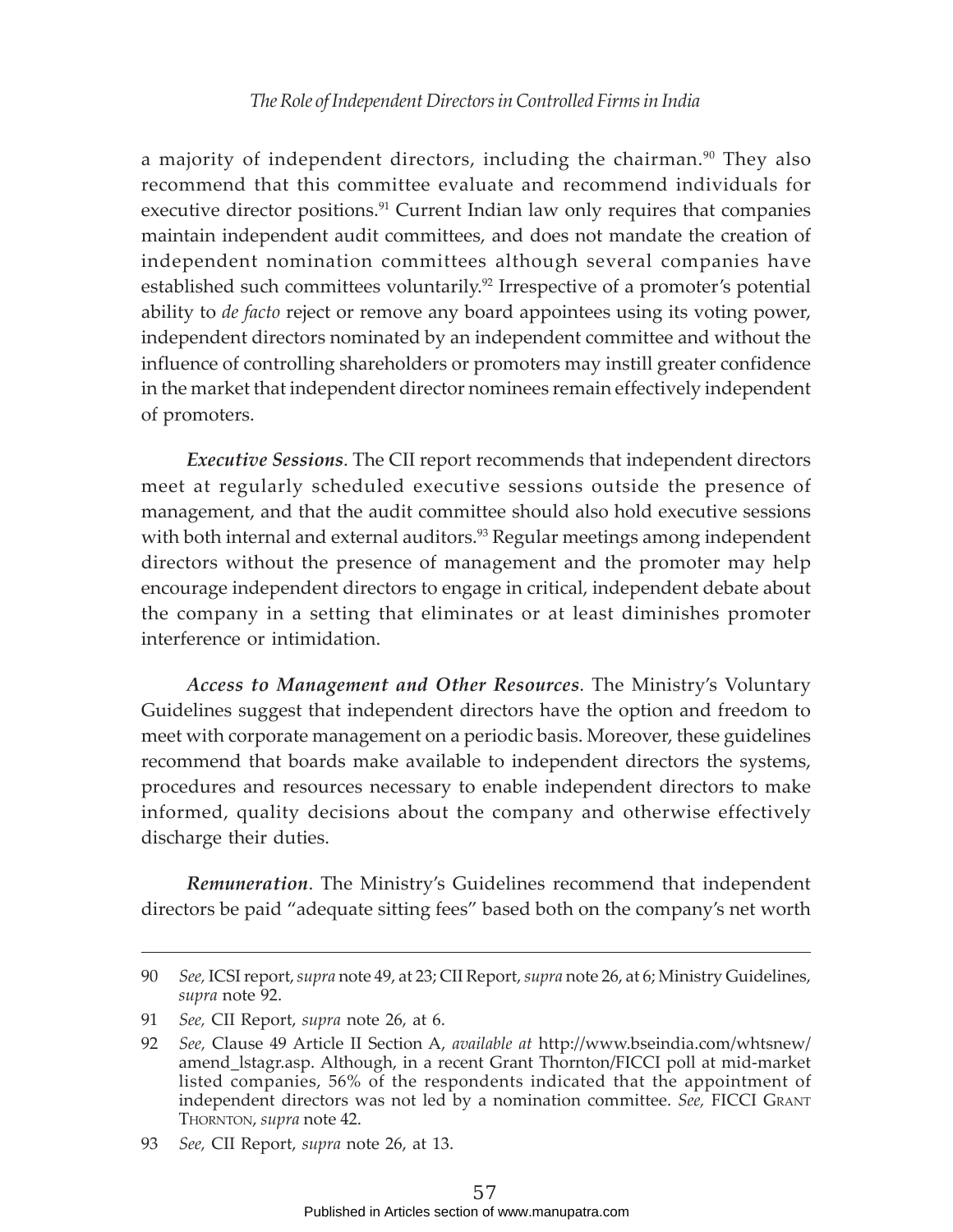and turnover. However, in an effort to prevent a director's independence from being compromised, these Guidelines expressly discourage the issuance of stock options or profit-linked compensation. The CII report, on the other hand, would permit stock options, but would prohibit an independent director from exercising any such options until a full year after his or her departure from the board.

*Related Party Transactions*. The CII committee also suggested that the audit committee preapprove all related party transactions not undertaken in the ordinary course of business or transacted at arm's length. While the recommendation and its supporting text do not provide any reason for investing this power in the audit committee other than the fact that it is a majority independent committee, in light of the events at Satyam and the general concern over controlling shareholder expropriation of resources, deliberation by an independent committee or even an executive session of all independent directors could prove a useful protective measure.<sup>94</sup> Indeed, this may be more useful than a full board meeting and vote in which the powerful influence of the controlling shareholder could very well diminish the capacity or likelihood of a full and vigorous debate over the transaction. Recall, the entire board of directors of Satyam, following an allegedly heated deliberation, voted unanimously<sup>95</sup> to approve the later aborted Maytas related party transactions that precipitated Raju's confession.96

*Independent Director Liability*. The CII Task Force recommends to regulators and lawmakers that non-executive directors not be subject to trial for noncompliance with statutory provisions unless a prima facie case can be established demonstrating that the non-executive director was liable for the non-compliance on the part of the company, i.e., that the director had knowledge of such noncompliance on the part of the company.97 Along the same lines, a private members' bill proposing amendments to the Companies Act submitted by the Indian Merchants' Chamber in February 2009 provides for the insulation of independent directors of Indian listed companies from liability based on acts or omissions of

97 *See, id*.

<sup>94</sup> *See,* CII Report, *supra* note 26, at 14; note that the audit committee, however, may not be the best place since it is already overloaded with responsibilities.

<sup>95</sup> *See, Satyam Board Minutes Details Maytas Decision*, INDIA EXPRESS, Jan. 17, 2009, *available at* http://www.indianexpress.com/news/satyam-boards-minutes-details-maytasdecision/411946/0.

<sup>96</sup> N. Sheth & J. Range, *Satyam Minutes Show Directors Raised Questions*, WALL STREET JOURNAL, Jan. 19, 2009, *available at* http://online.wsj.com/article/ SB123201784133485275.html.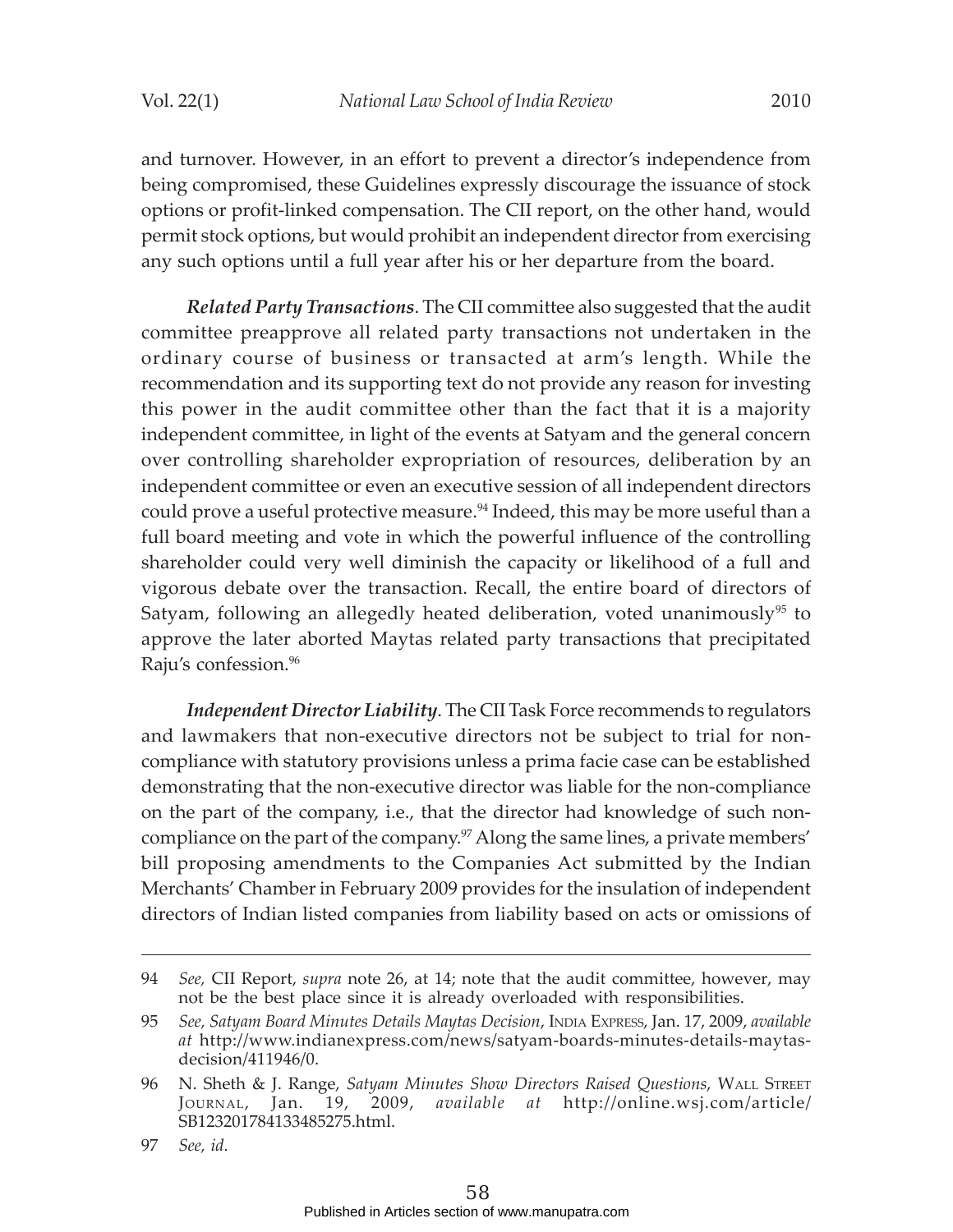the companies on whose boards they sit (or by any officers thereof).<sup>98</sup> The amendment also specifically provides that arrest warrants for independent directors are not to be issued without authorization of at least a District Court judge who must provide the independent director an opportunity to be heard prior to issuance of such authorization.<sup>99</sup> The only exceptions provided are for breaches or violations of law for which the independent director was "*directly involved in or responsible for*" or committed with his knowledge or consent, or where he was guilty of gross fraud or willful negligence.<sup>100</sup> Both the Naresh Chandra recommendation and the draft bill attempt to very directly address the concerns of directors arising out of the criminal charges levied against Nimesh Kampani.

*Shareholder Activism*. The CII Task Force also appeals to institutional shareholders in particular to be more active in their oversight capacities.<sup>101</sup> The Satyam promoters effectively controlled the company with only approximately 8% ownership of the company's equity.<sup>102</sup> This may have been enabled by a lack of pressure or effective oversight (until the very end) by institutional investors. While dispersed shareholders generally have little incentive to invest the significant resources required to effectively monitor managements, institutional shareholders, private equity funds, and hedge funds with significant holdings have been shown in the United States (and to a lesser, but still significant, extent in Europe) to be powerful players in shaping governance norms as well as

- 100 *See, id*.
- 101 *See,* CII Report, *supra* note 26, at 24.
- 102 *See,* M. Vyas, *Beyond Promoter Power*, FINANCIAL EXPRESS, Feb. 2, 2009, *available at* http:/ /www.financialexpress.com/printer/news/417788/; *see also,* Mathew, *supra* note 32, at 836 (identifying Satyam Computer Services, with its then-reported 9.11% promoter stake, as the BSE 500 company "*most vulnerable to a hostile takeover*"). Note that Ramalinga Raju identified the potential threat of a hostile takeover as one of the reasons he manipulated Satyam's accounts: "*Since about seven years we wanted to show more income in the accounts to avoid others from involving in the company affairs and any possible hostile acquisition and hence manipulated the balance sheet to attract more business and showed unavailable amount as available cash on hand*." *Raju's Confession: We manipulated balance sheet to avoid acquisition*, ECONOMIC TIMES, Jan. 12, 2009, *available at* http://economictimes.indiatimes.com/infotech/software/Rajus-Confession-We-manipulated-balance-sheet-to-avoid-acquisition/articleshow/ 3969850.cms.

<sup>98</sup> Proposed amendment on file with the authors. *See also,* R.K. Luthra, *Retaining talent on company boards*, ECONOMIC TIMES, Apr. 29, 2009, *available at* http:// economictimes.indiatimes.com/Opinion/Editorial/Retaining-talent-on-companyboards/articleshow/4461613.cms.

<sup>99</sup> *See, id*.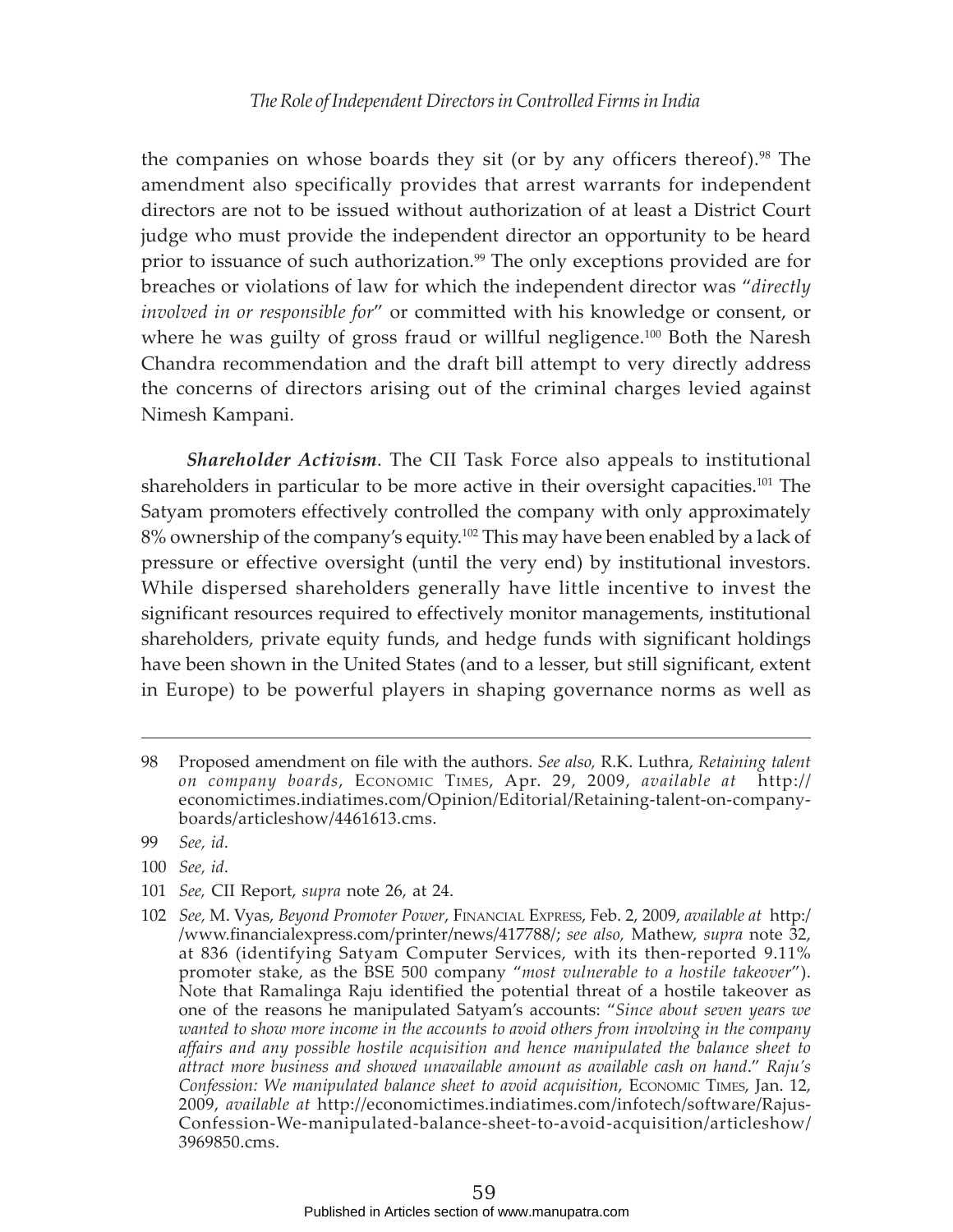company-specific reforms. While many institutional investors in the United States remain passive (due to statutory requirements, their own governing documents or standard practices), proxy consultants such as RiskMetrics (formerly ISS) put together voting guidelines based on corporate governance policy positions that often play a significant role in shaping corporate governance norms across US corporations. There is perhaps a significant opportunity for such institutions to develop in India alongside potentially "activist" investors.

*Director Training*. Both the Ministry's Voluntary Guidelines and the ICSI report recommend that boards make mandatory training programs for newly inducted directors and should also develop training programs for the ongoing development of all directors.103 The ICSI report suggests that director training is especially important so that directors become sufficiently technically competent to perform their duties, including in the area of financial expertise, which the report suggests is critical to a director's comprehension of the workings of the audit committee.104 With respect to continuing director development, the ICSI report suggests directors be kept abreast of recent developments in corporate governance, technologies, products, markets, etc. through ongoing education, site visits, seminars and courses.105

## **V. INTERVIEWS OF INDEPENDENT DIRECTORS**

The discussion of academic literature, law and recent reform efforts in the last few Parts helps to conceptualize and operationalize the roles of independent directors in Indian firms. We now turn to our most direct means of assessing the business and institutional context, as well as the practical realities on the ground through interviews with directors themselves. Through our interviews, we seek to understand what the role of an independent director in a promoter-controlled company really is in practice and how it could be improved to serve the goals of both public and promoter shareholders.

We designed our questions to help us understand the role of independent directors in India from various perspectives, including the below:

• *Selection Process***.** How are independent directors selected? Through a nomination committee? By the promoter? What makes a good candidate?

<sup>103</sup> *See,* ISCI Report, *supra* note 48.

<sup>104</sup> *See, id*.

<sup>105</sup> *See, id*.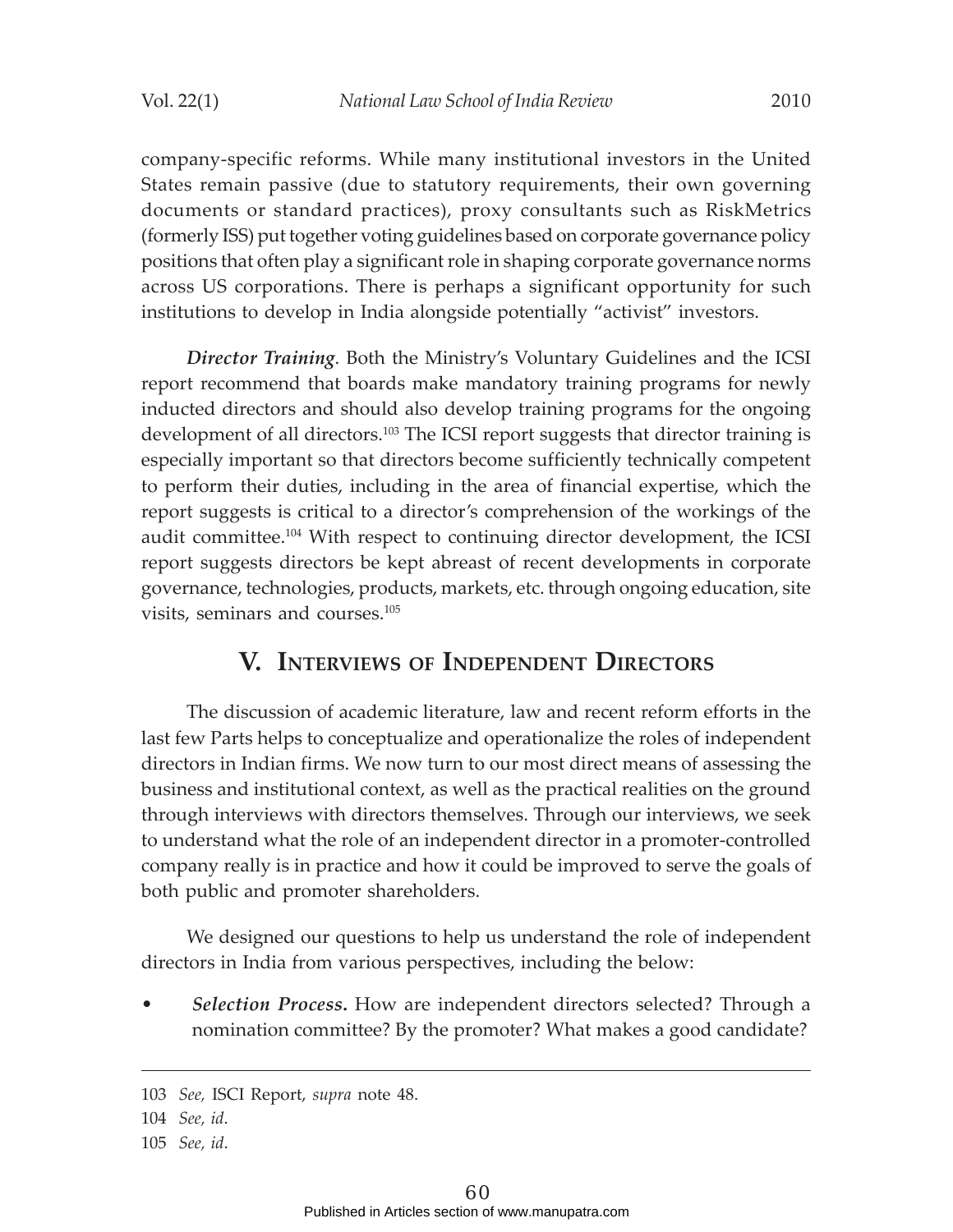- *Independence in Action*. Provide examples of instances where independent directors spoke out against an idea or action submitted by promoter.
- *Board Decision-Making Process*. Describe the role of the independent director vis-à-vis the promoter and affiliated directors in board decision-making. Are the voices of independent directors heard and solicited?
- *Strategic Advisor or Watchdog*? How do independent directors in promoter controlled companies view their roles – as strategic advisors, watchdogs, both, others? How do promoters view the roles of independent directors on their boards?
- *Director Liability*. What are your most palpable concerns about liability? How have things changed since the Satyam and Nimesh Kampani incidents? What motivated directors to resign? What worries directors today? What can bring them back?
- *Director Compensation*. Is the current level of independent director compensation adequate in light of the attendant liability risks?
- *Communication with Public Shareholders*. How often, if at all, do you communicate with public shareholders? Who initiates the conversation? What is the standard profile of public shareholder with whom you communicate (foreign institutional investors mainly)?
- *Suggestions for Enhancing the Functioning of Independent Directors in India*. What are your suggestions for things that might help – whether by private or government initiative – to lead to the more efficient functioning of independent directors in Indian firms?
- *Signalling Effect of Director Resignations*. To what extent does the resignation of an independent director signal to shareholders and/or the market that there may be a conflict on the board?
- *Changes in the Boardroom post-Satyam/Nimesh Kampani*. What changes have you observed in the boardroom environment after the Satyam and Nimesh Kampani episodes?

Our interview project remains very much in its early stages. To date, we have conducted interviews with several independent directors at leading BSE 100 companies as well as a number of advisors to corporate boards. Together with Rajiv Luthra of Luthra & Luthra Law Offices, we plan to expand the pool of interviewed directors to a minimum of 50 directors, from varying industries. We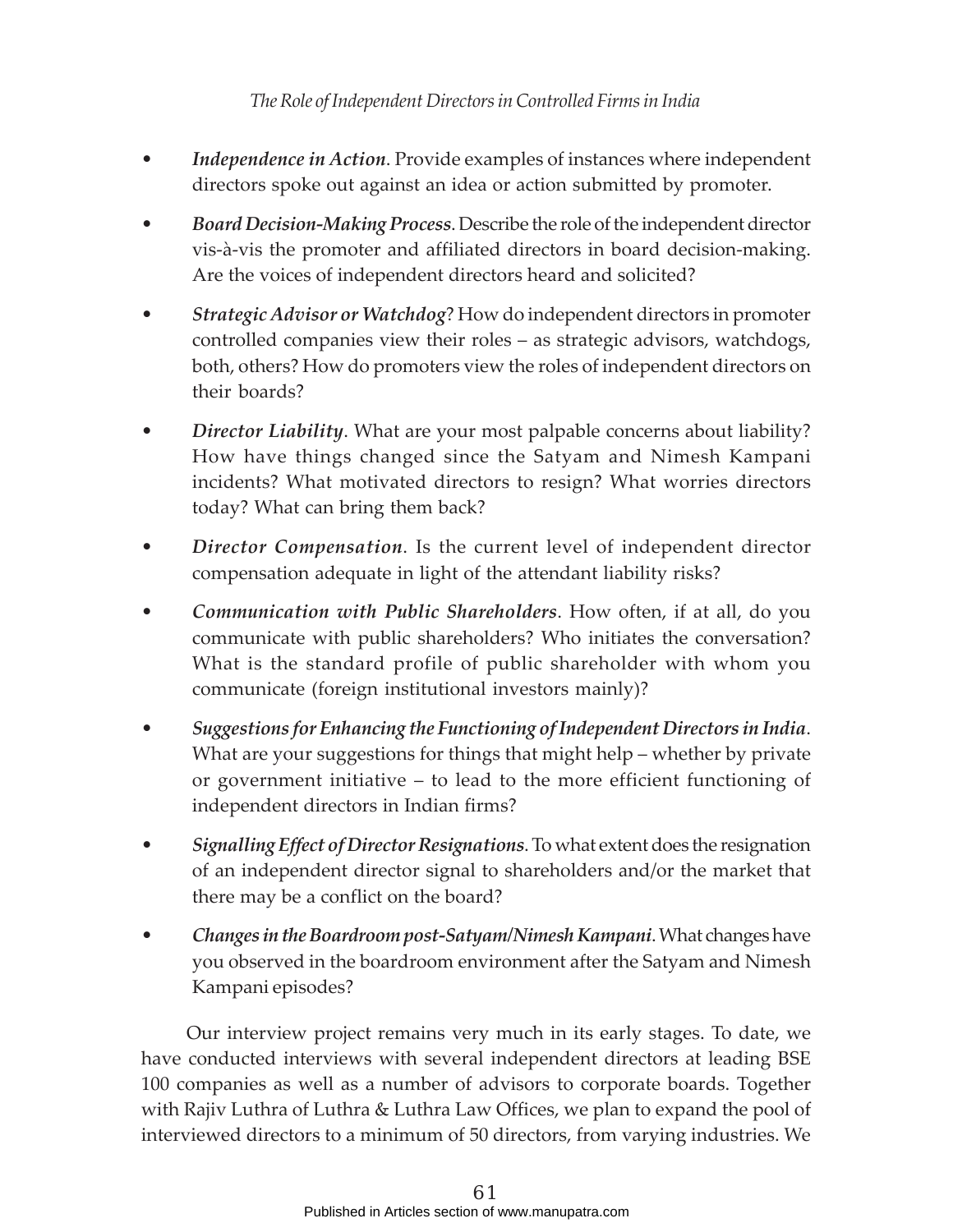also expect to interview promoter directors, independent directors at controlled companies in the United States and independent directors at non-controlled

companies in India. We will also seek the advice of India's leading corporate lawyers, who often advise these promoters and independent directors, as well as their counterparts in the United States.

Note that our findings below are reported without reference to director names or company affiliation; we agreed, as a means to encourage open and frank discussions with our interviewees, to keep their names and any company identifying information confidential.

## **VI. PRELIMINARY FINDINGS AND IMPLICATIONS**

We set forth below the preliminary findings of our initial subset of interviews. These are not meant to be construed as definitive conclusions, but instead only as initial observations that may be helpful as the project and other similar projects continue.

*Watchdog or Strategic Advisor?* All of the independent directors considered themselves, first and foremost, strategic advisors to the promoters and management. While several directors indicated "*a growing consciousness that you need to be on the lookout*," in the context of a controlled company, as one director put it, "*independent directors are not there to prevent management from taking decisions*". Indeed, directors and advisors alike saw the role of the independent director to be that of a seasoned advisor who could draw on his vast industry or other business or strategic expertise in helping to advise the company management on both corporate development and direction, as well as in conflict situations.

While at least one director acknowledged that service on the audit committee likely required a "watchdog" mentality, all of the independent directors we interviewed expressed the strong sentiment that they could not be expected to serve as "watchdogs" in an environment where the potential for significant reputational damage and the scope of liability – indeed, potentially severe, and haphazard, criminal liability – is so high and undefined. "We are damn scared," summed up one director. The example of Nimesh Kampani was raised on multiple occasions.

*Director Liability.* Our interviewees emphasized that independent directors need to be able to rely on the information provided by auditors and management to some extent; without clear legal protection for reliance on certain types of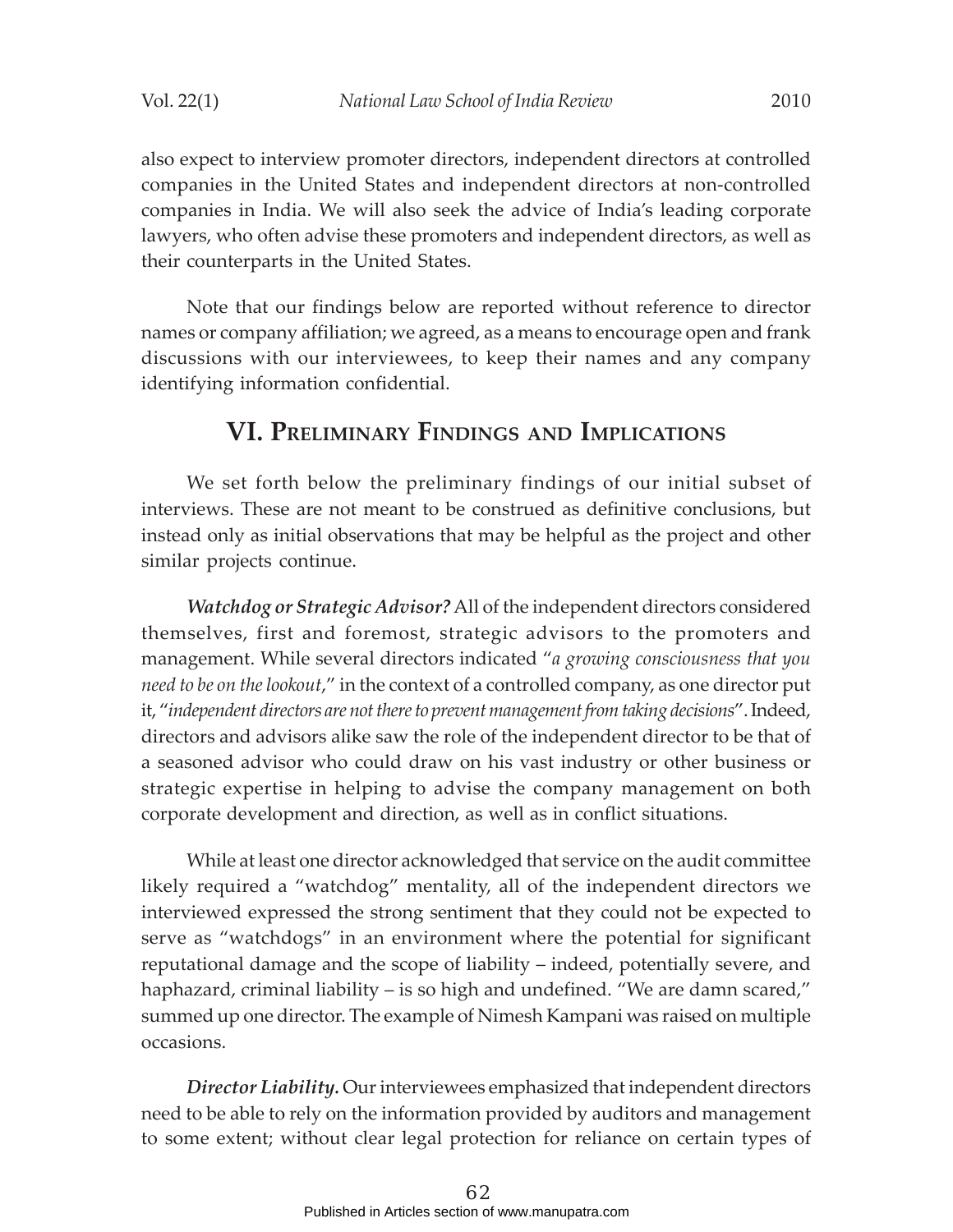information, they stated emphatically that directors would not be comfortable serving as watchdogs.<sup>106</sup> This sentiment was often mentioned specifically in the context of members of audit committees.

The interviews made clear a tremendous uncertainty and confusion as to the proper role of independent directors in controlled firms and the liabilities and risks of service. Directors do not appear to have confidence as to whether their action or inaction while serving on a board could subject them to arrest and imprisonment for technical violations made by accountants, auditors or members of management; or even for acts of fraud by any of the foregoing. Several directors and advisors repeated the startling fact that *most* independent directors had probably been served arrest warrants arising out of such claims – this "nuisance value," as one director put it, had the effect of encouraging director resignations and discouraging many potentially well-qualified candidates from joining boards. Providing them with a safe harbor for good faith reliance on certain materials prepared by management or advisors may be a good start and was recommended by several directors – "we need clarity in law," said one director. One director noted that relying on technical rules may not be the best way to solve the problem. Clear principles that attempt to replicate some of the fiduciary duty concepts drawn from Delaware law leave less room for technical workarounds and provide regulators and courts with more flexibility and directors with more comfort that their good faith service as directors will not land them in prison.107 Directors and officers (D&O) insurance is another means for limiting director liability (at least for State enforced civil liability) – and reports have indicated that over 500 Indian companies applied for D&O insurance coverage in 2009, further reflecting director concern over the risks of service.108

*Director Compensation*. The independent directors all felt that current compensation levels for independent directors were grossly insufficient and incommensurate both to the ever-present "nuisance" risk of arrest for corporate actions outside a director's control and the increased liability risks – perceived or real – post-Satyam and Nimesh Kampani. Reports indicate that companies are adopting D&O insurance for directors with rapid frequency; we will be interested to see in subsequent interviews what changes directors have observed in compensation, as well as the views of promoters.

<sup>106</sup> *See,* Umakanth, *supra* note 12, at 29-30.

<sup>107</sup> *See,* Mathew, *supra* note 32, at 843.

<sup>108</sup> *See,* S. Mody, *Companies take cover for CEO fraud*, TIMES OF INDIA, March 4, 2009, *available at* http://timesofindia.indiatimes.com/biz/india-business/Companies-take-coverfor-CEO-fraud/articleshow/4220513.cms.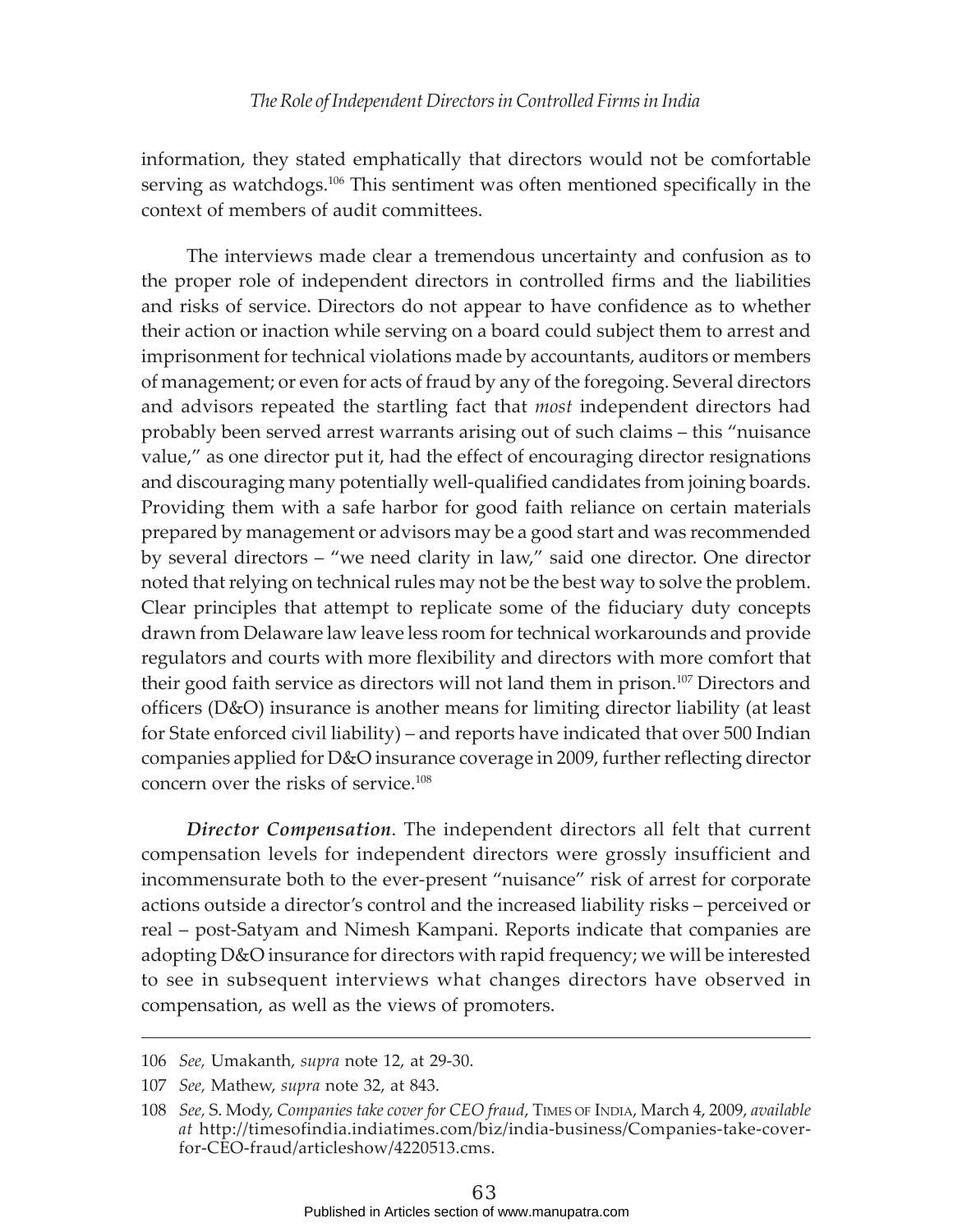*Boardroom Environment*. The independent directors we interviewed described the boardroom environment as being receptive of their viewpoints, and all of them felt that the promoters genuinely valued their input. Many directors shared experiences in which boards and promoters took action initiated or driven by independent directors. While these anecdotes mostly involved strategic initiatives proposed by the independent directors, we did hear from directors about instances in which an independent director's opposition to a promoter's plan caused a reconsideration or even abandonment of such plans. But as one director pointed out, in situations where the promoter's views and those of the independent director diverge, while the promoter should listen with respect, given the promoter's significant shareholding position, his view must ultimately prevail at the end of the day. We hope during the course of our future interviews to hear and learn more about additional examples of boardroom conflicts between promoters and independent directors and how they were resolved.

*Selection Process*. Most directors agreed that independent nominating committees were important to counteract the impact of promoter hiring and affinity in the independent director selection process. That said, each director we interviewed was approached in at least one of his directorships by the promoter directly, typically in the absence of any process involving a nominating committee or any independent directors. Moreover, as one director emphasized, to be effective, boards need to be collegial and therefore cannot select strangers.

The progress and effectiveness of existing nominating committees received mixed reactions. One director noted that the selection process, while increasingly delegated to nominating committees, remains effectively a process driven by individuals rather than the nominating committee. Another noted that while many well-run companies have nominating committees, management retains a significant hand in the process.

*Changes after Satyam and Nimesh Kampani*. The principal boardroom changes identified by directors post-Satyam and Nimesh Kampani included the perception that promoters have generally become more active in welcoming and seeking out the viewpoints of independent directors. Further, independent directors are asking questions far more frequently during board meetings and doing much more to understand the business and actions taken by the board. This is particularly so when they may not understand the concept being deliberated – some directors noted that they knew of several directors on other boards who never truly understood important concepts such as derivatives, an observation some attribute to the mass resignations of independent directors post-Satyam and the replacement of such directors with people who may have less expertise in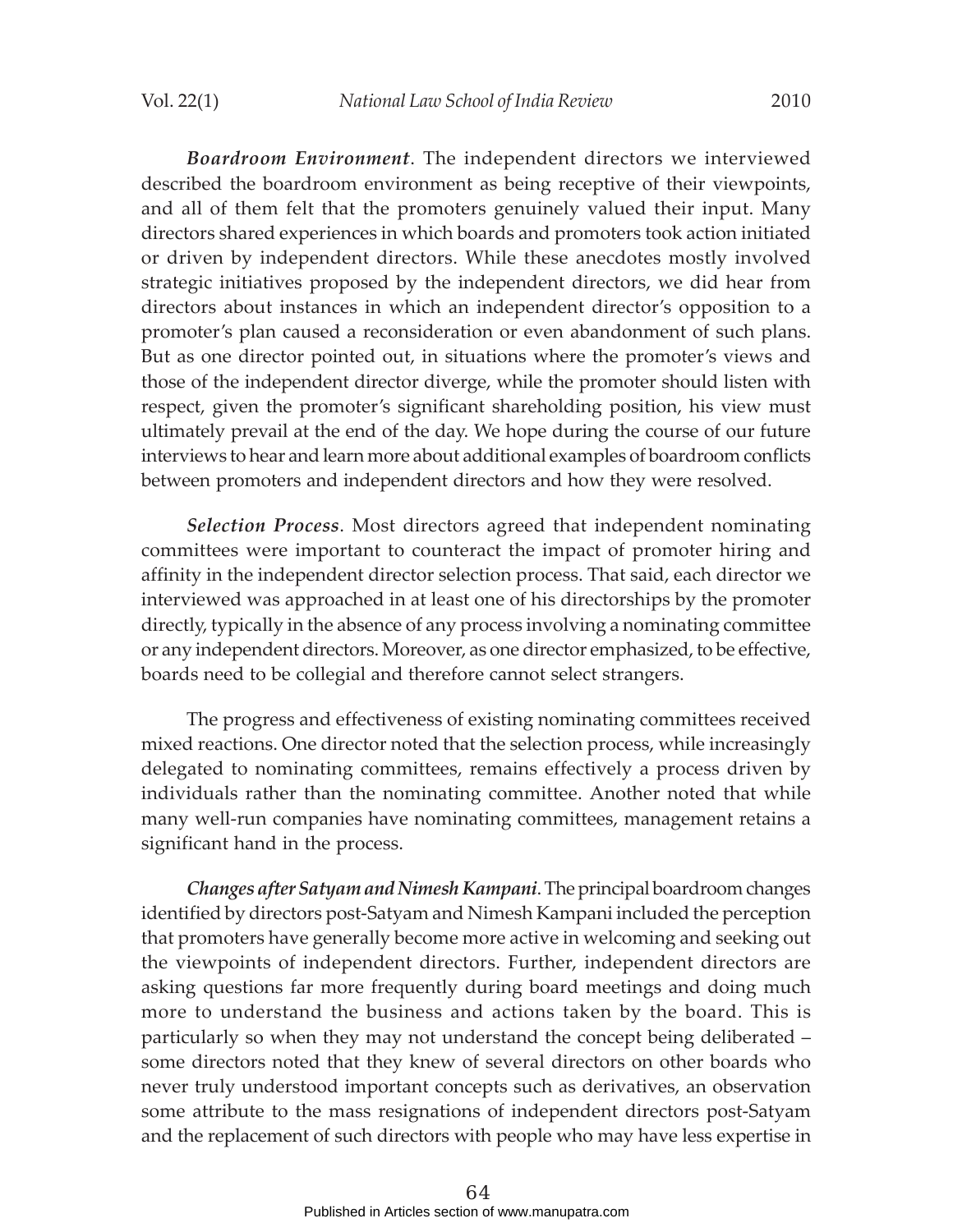such matters. Board discussions, we learned, are now generally longer, more datadriven, and fulsome. Of course, as mentioned above, this increased vigilance comes with increased discomfort over playing a watchdog role for which independent directors feel they are not being adequately compensated or protected.

*Signaling Effect of Resignations*. The directors and advisors agreed that the resignation of an independent director sends a signal to the market of some conflict in the boardroom. They differed, however, in their appraisal of how enduring and therefore how effective such a signal would be. On one side, we heard that the financial press would pick up on any such resignation, play out the story, and likely push deeper into any semblance of conflict or other reason for the director's departure. The resignations of independent directors at Satyam prior to the Raju confession and the subsequent press coverage and investigation are paradigmatic examples of this viewpoint. The power to threaten to resign is from this perspective a critical factor in encouraging promoters to take into account the views of independent directors and in deterring promoters from taking actions perceived as self-interested. In a sense, even if independent directors do not necessarily have tools to take direct action to block or deter promoter activity they consider inappropriate, the power to resign enables them to exercise a quite powerful "watchdog" function. On the other hand, we heard that while the press would likely pick up on such resignations, its and its readers' memories were too short, and absent a blockbuster event such as Satyam, it is unlikely that any serious investigation or significant coverage would be dedicated to such event. In this view of the world, the indirect watchdog power of the independent director is decidedly less effective.

*Communication with Public Shareholders*. Many of the independent directors reported that they had communicated with public shareholders, but on a fairly *ad hoc* and infrequent basis and not through any formal channels. Instead, these interactions typically took place through networks of their own, or meetings initiated by investors. One interesting finding was that all of the interactions were with foreign institutional investors – not one had any communication with domestic shareholders, including institutions.<sup>109</sup>

*Training.* Some directors expressed concern that they were not getting sufficient training or updates on current developments in corporate governance. While some directors noted that there were resources available, including conferences and company offsites, some thought those resources were both scarce and generally

<sup>109</sup> Note that this does not apply to nominee directors representing banks or other financial institutions – but we are not considering these to be "independent directors" for our purposes.